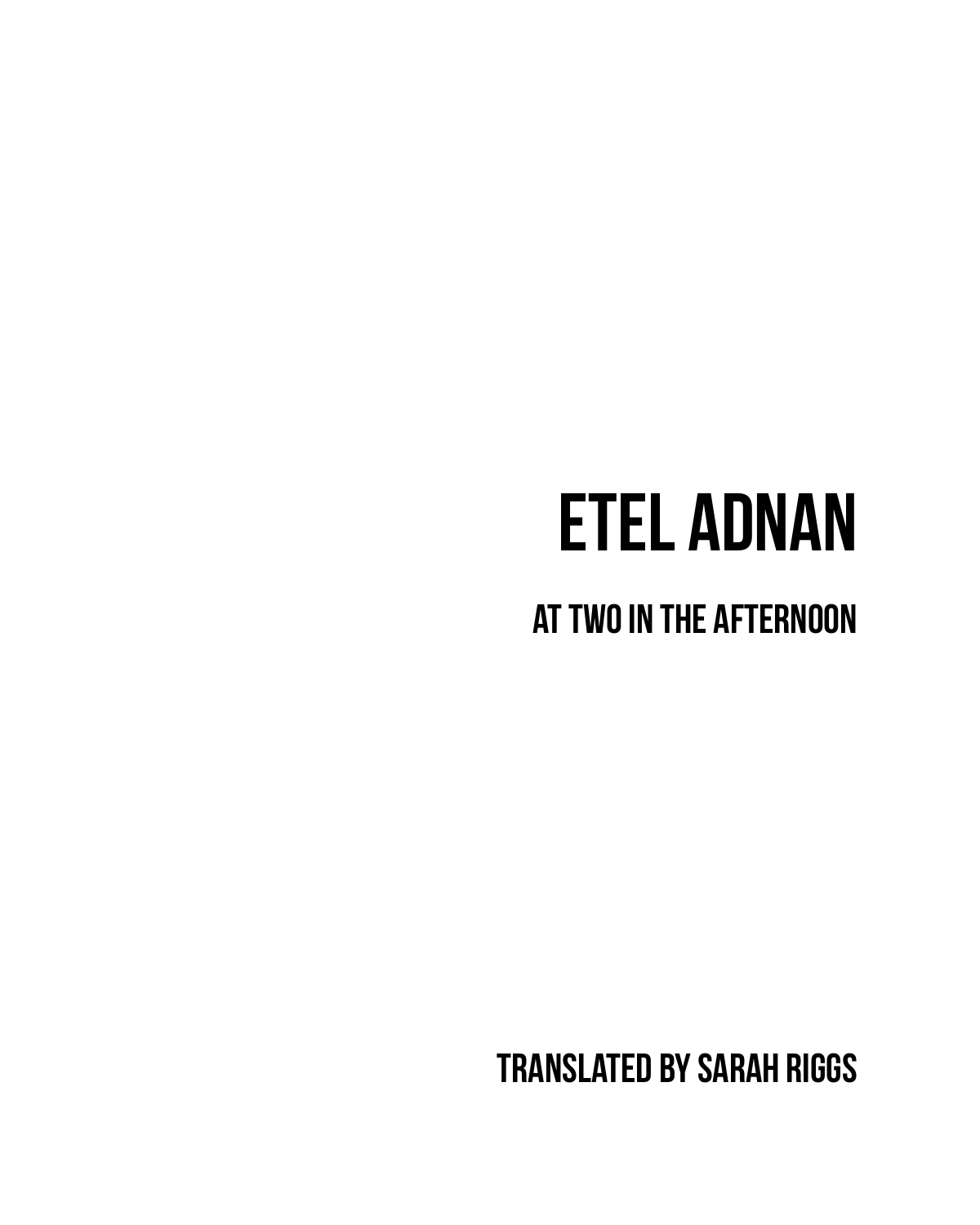the sun came out in the night to take a turn and divinity traversed the bedroom. the windows open themselves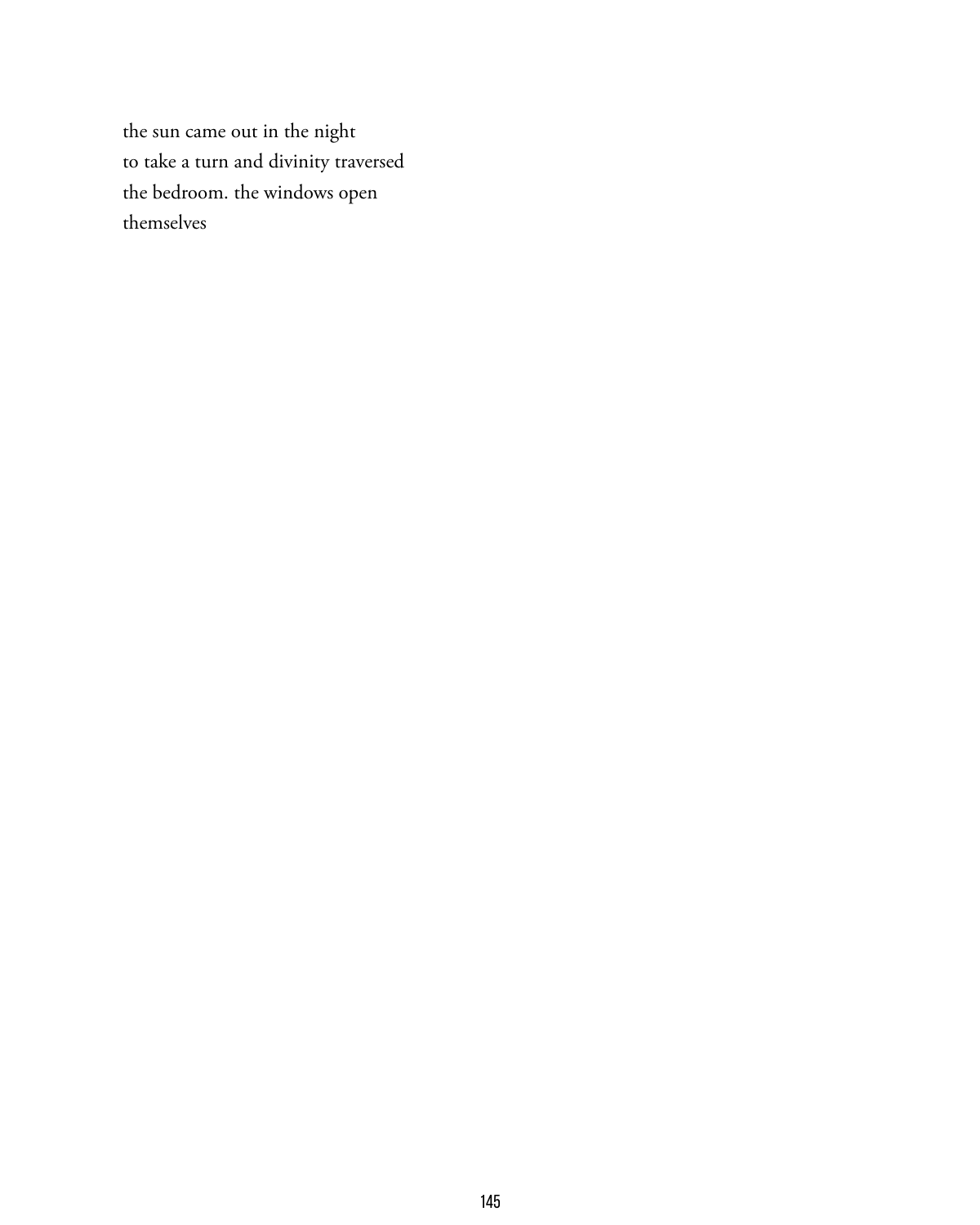writing comes from a dialogue with time: it is the fabrication of a mirror in which thought vanishes and no longer recognizes itself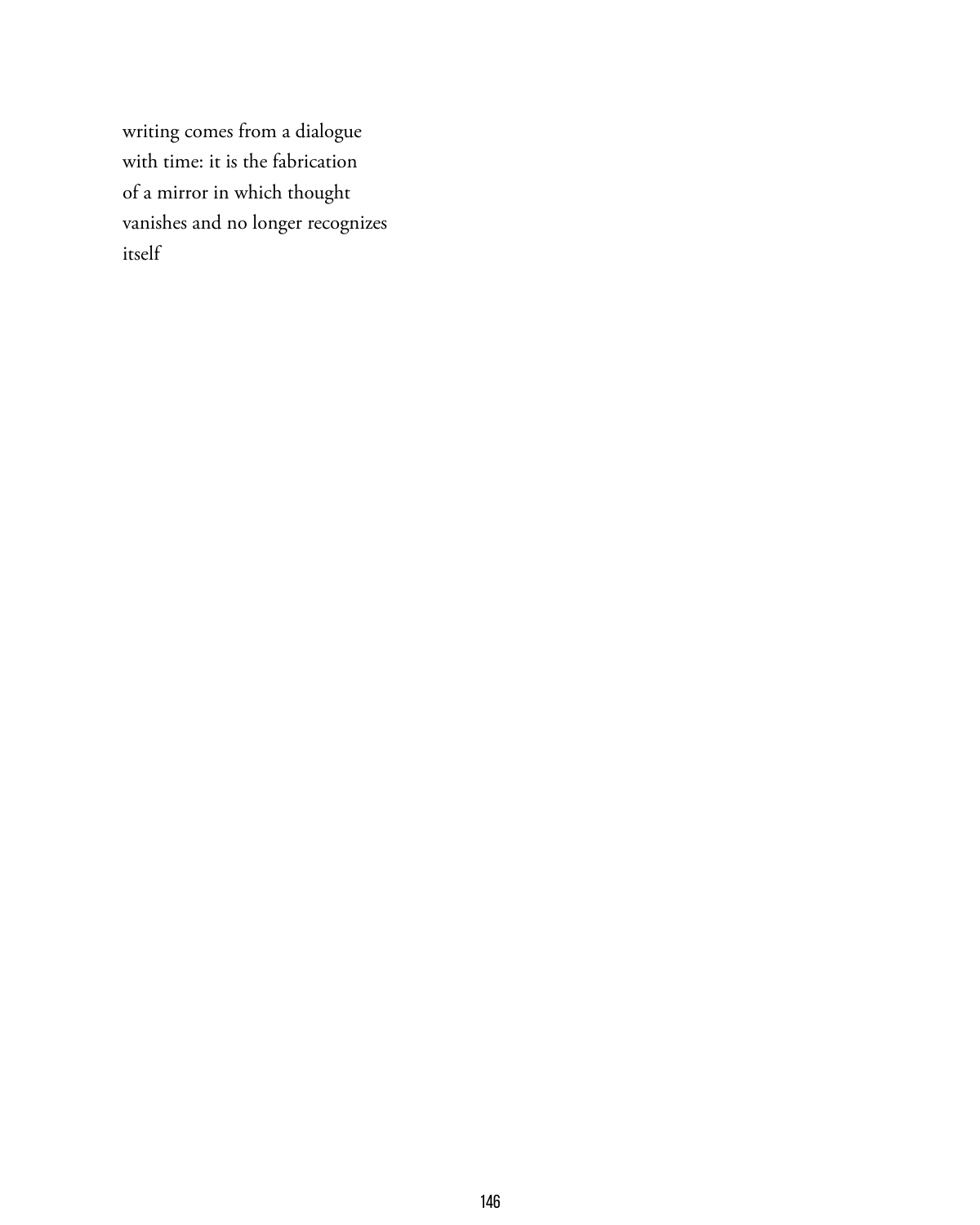in Palermo the men are as decked out as the horses; or else they have the shining violence of flowers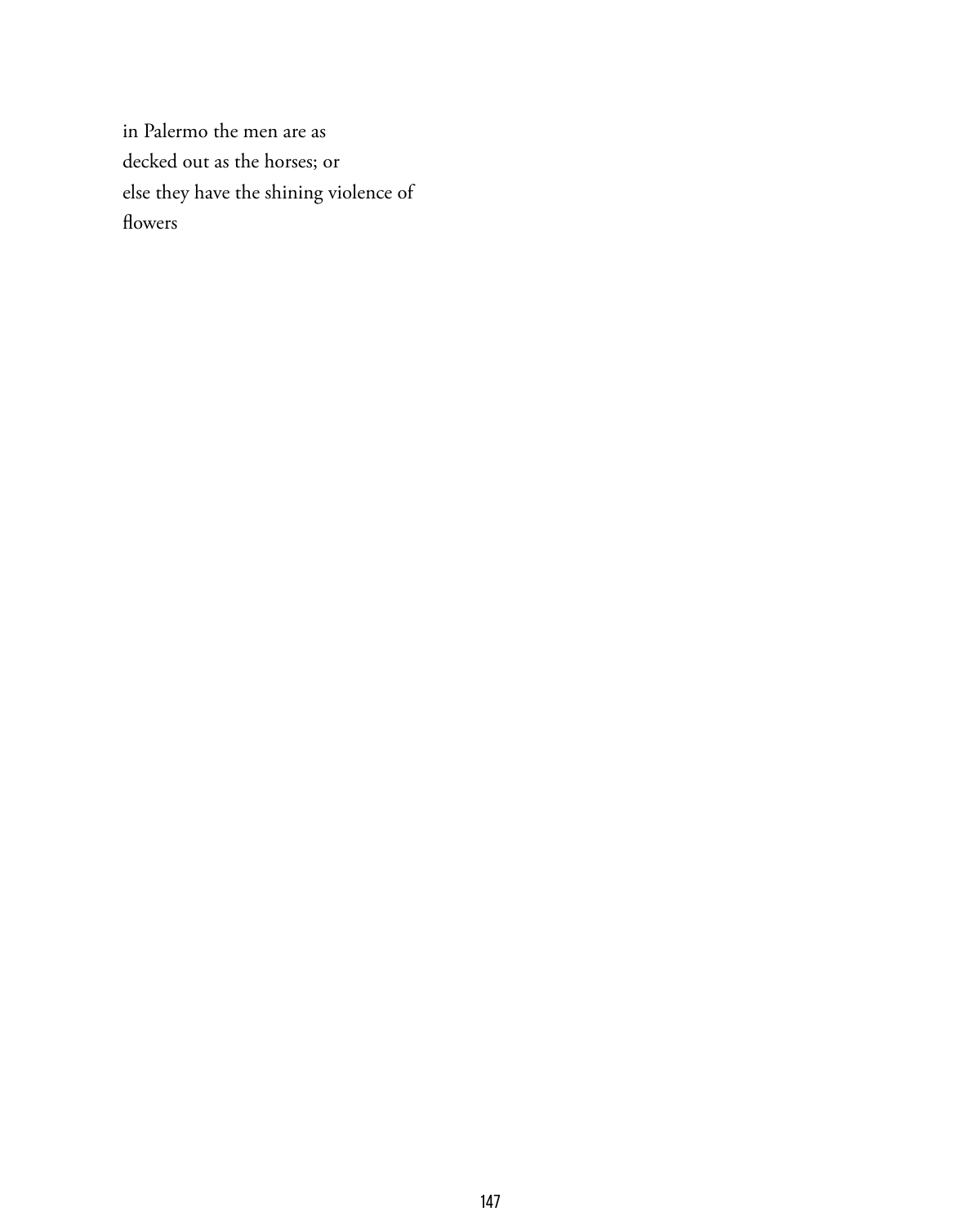it's more bearable to think of death than of love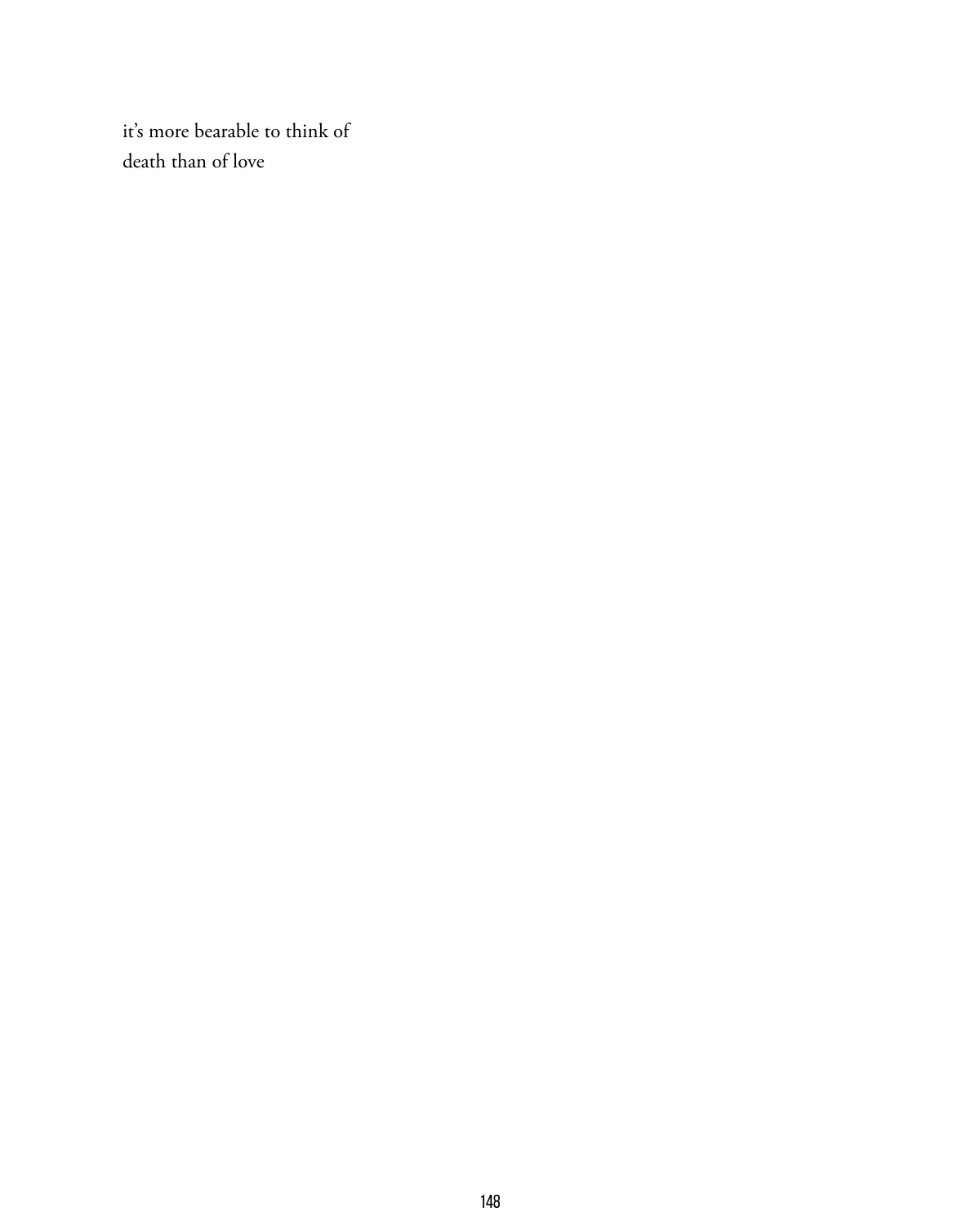Greek thought has turned around things the way it has turned around the islands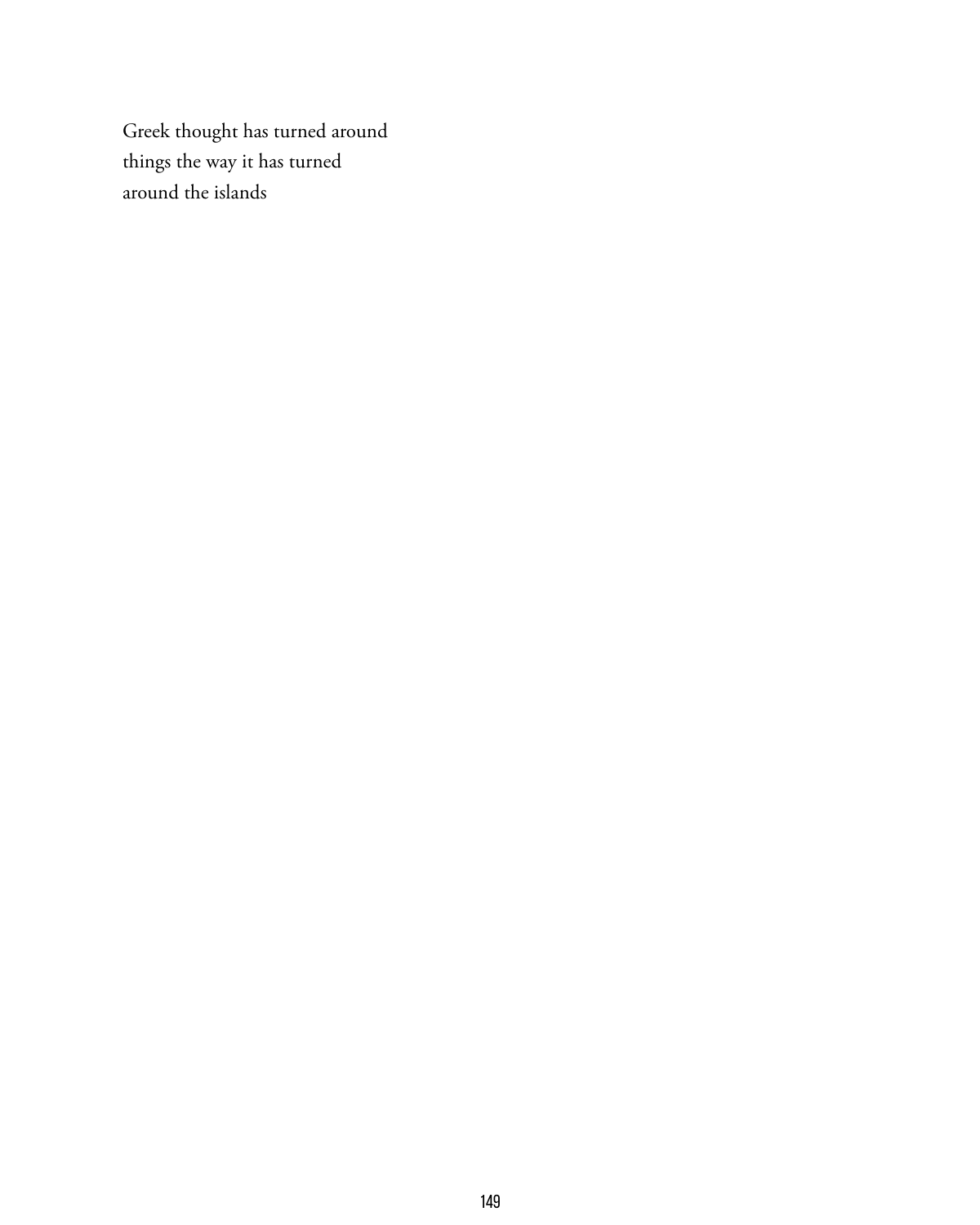when men will no longer have power over women, over whom will they have it?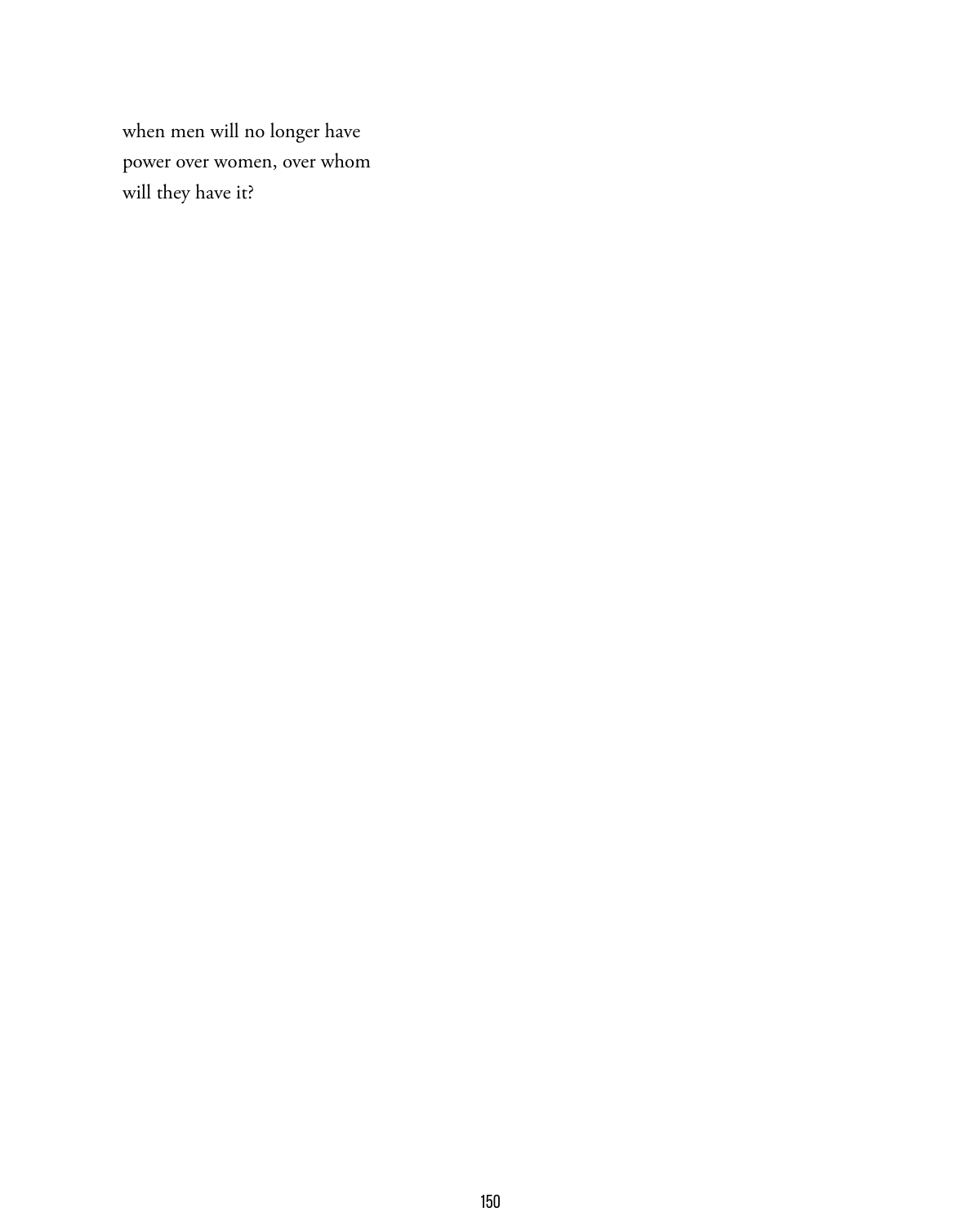all Sicily is painted by hand from vine planting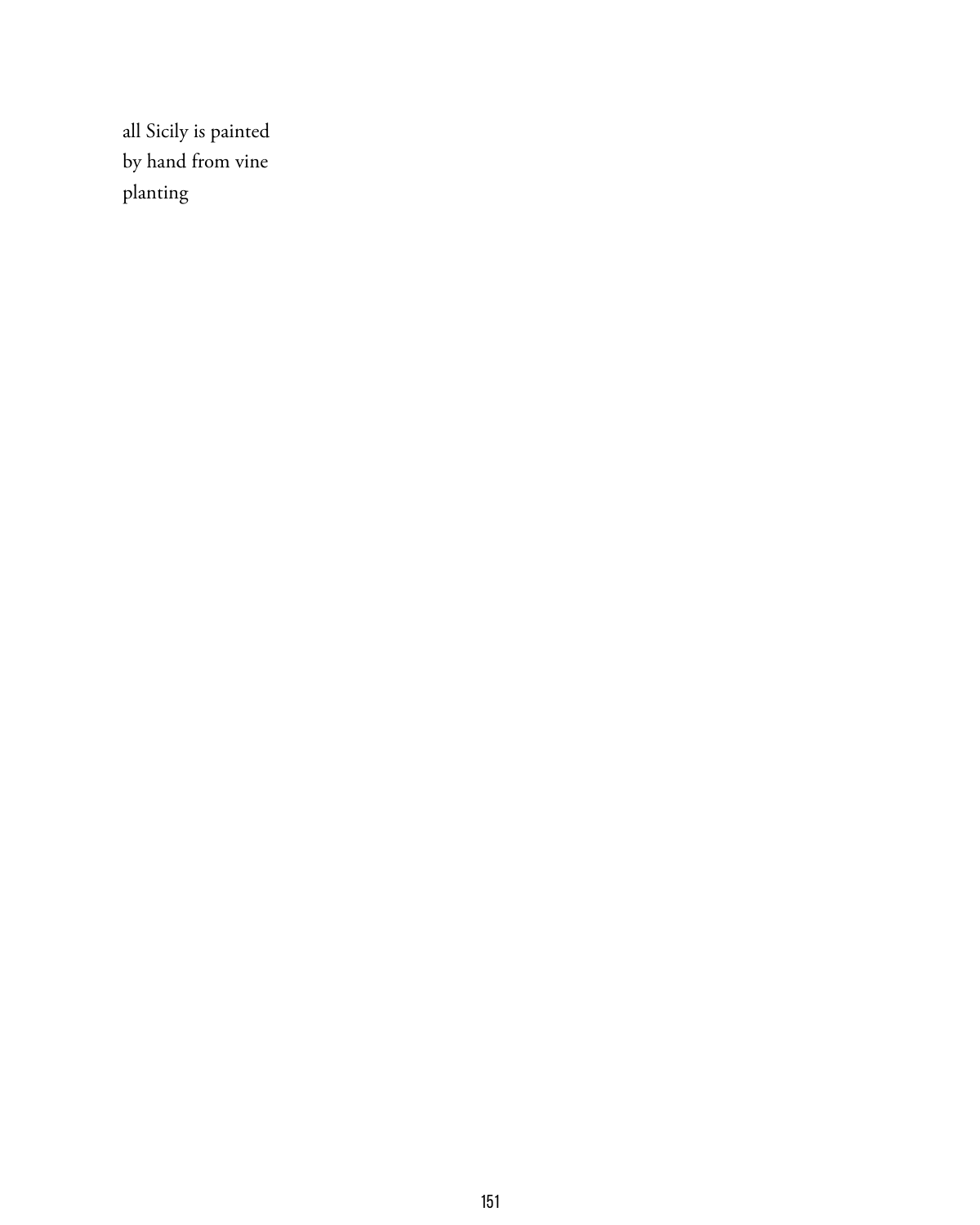excruciating pain that a teapot transmutes in inutterable happiness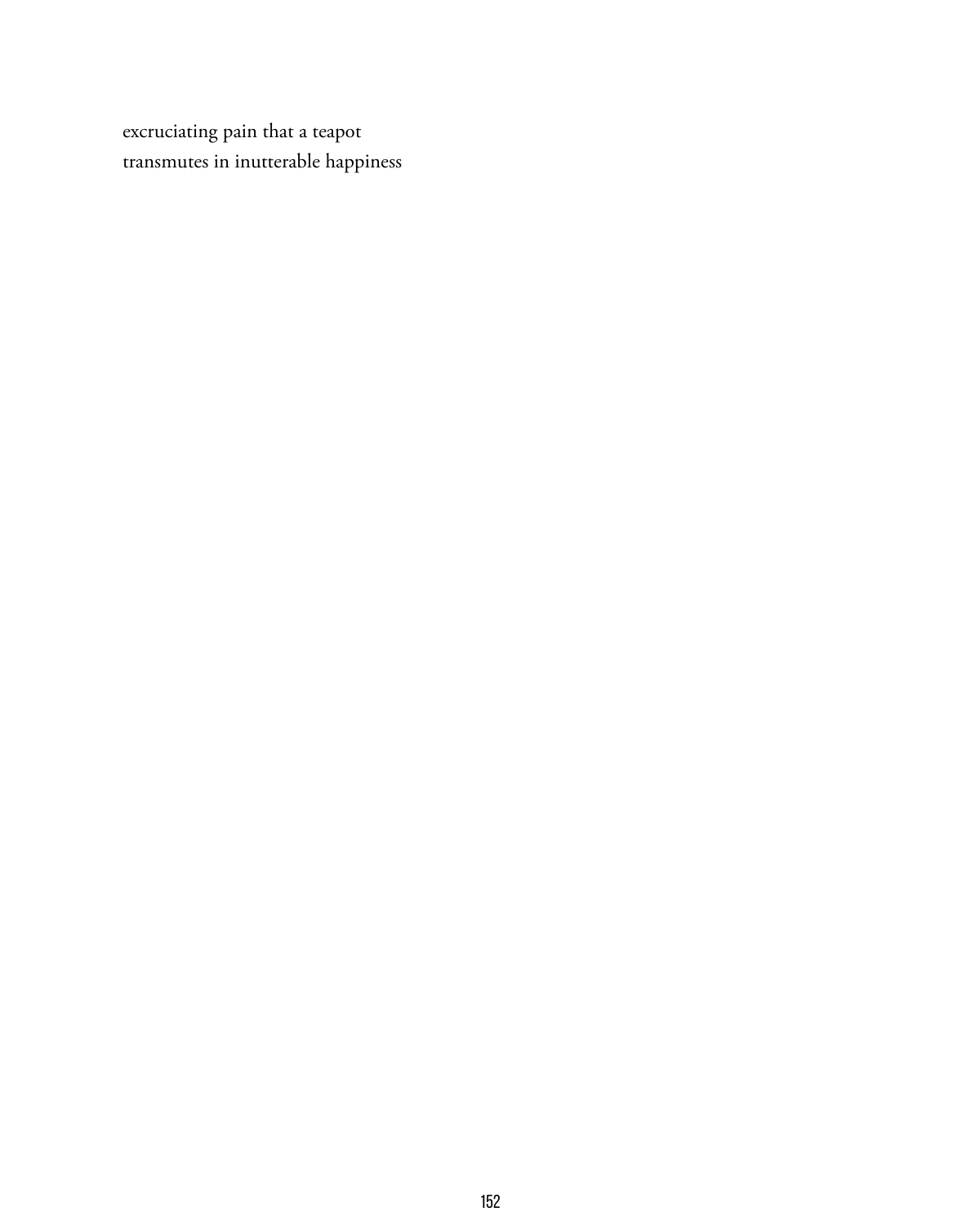the Barbary fig trees ripen on brilliant mornings, with firm flesh, with certain steps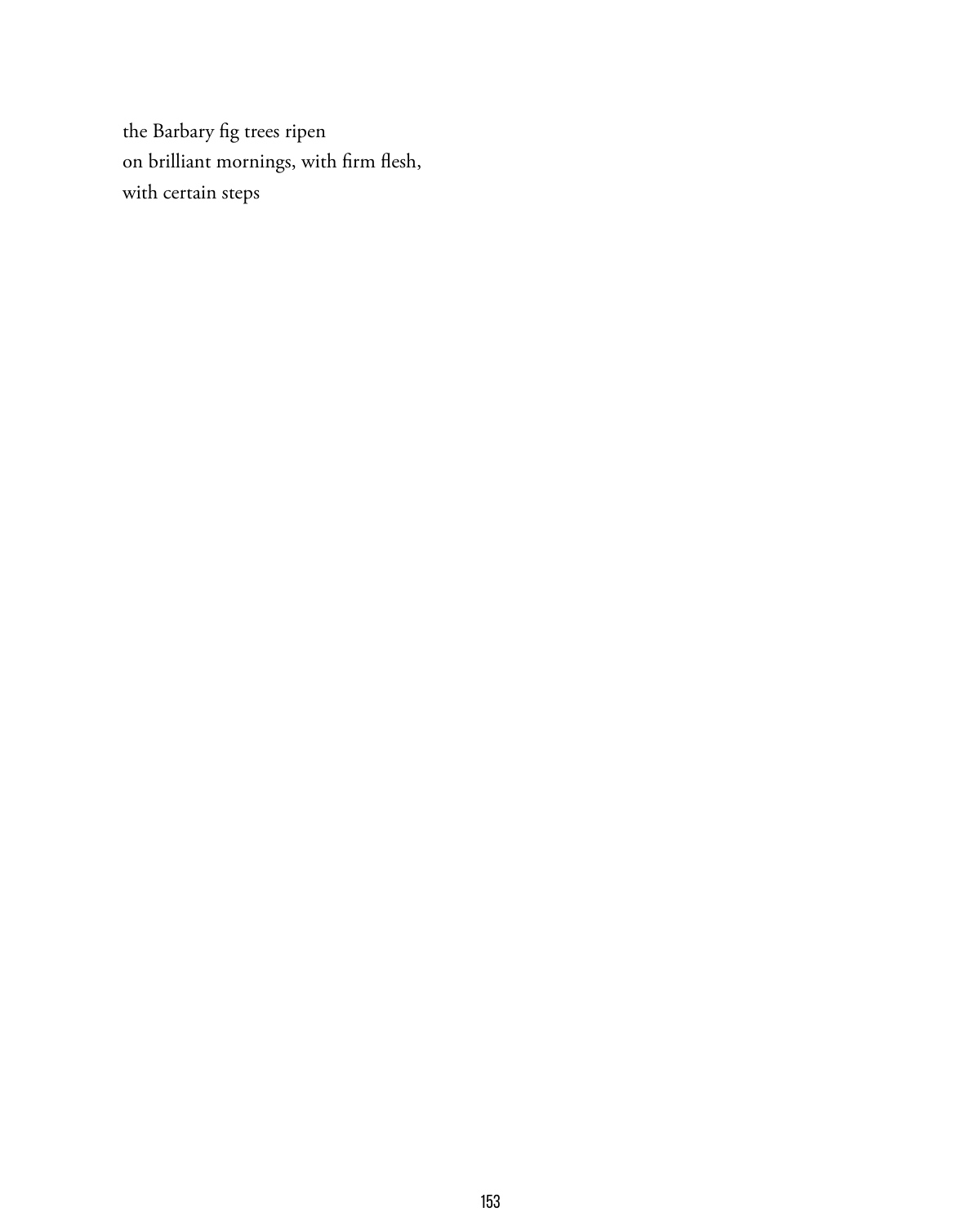limits everywhere; how to reconcile soul and body, what to do between two white sheets?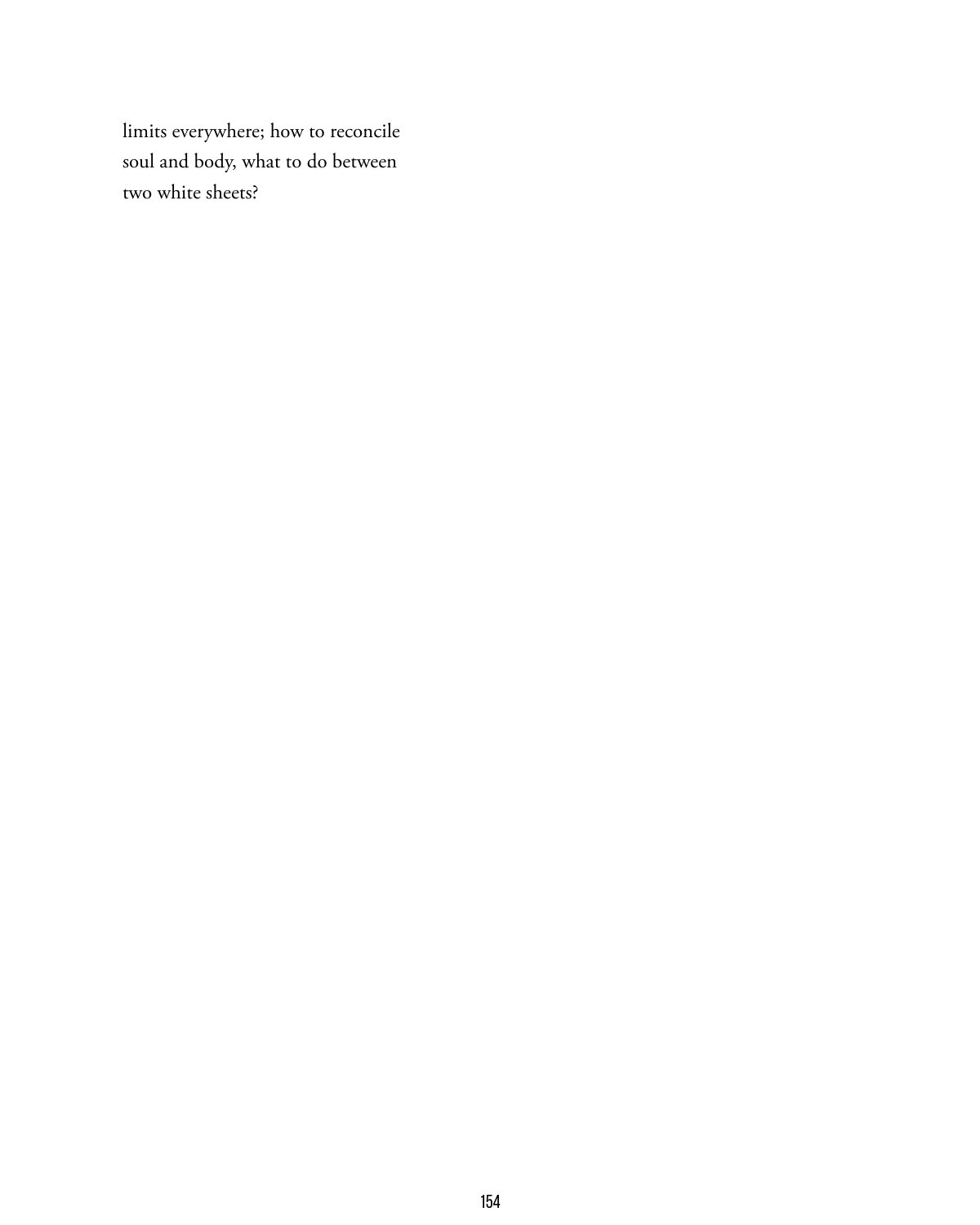She said, standing in the middle of her ranch: how black it is, eternity!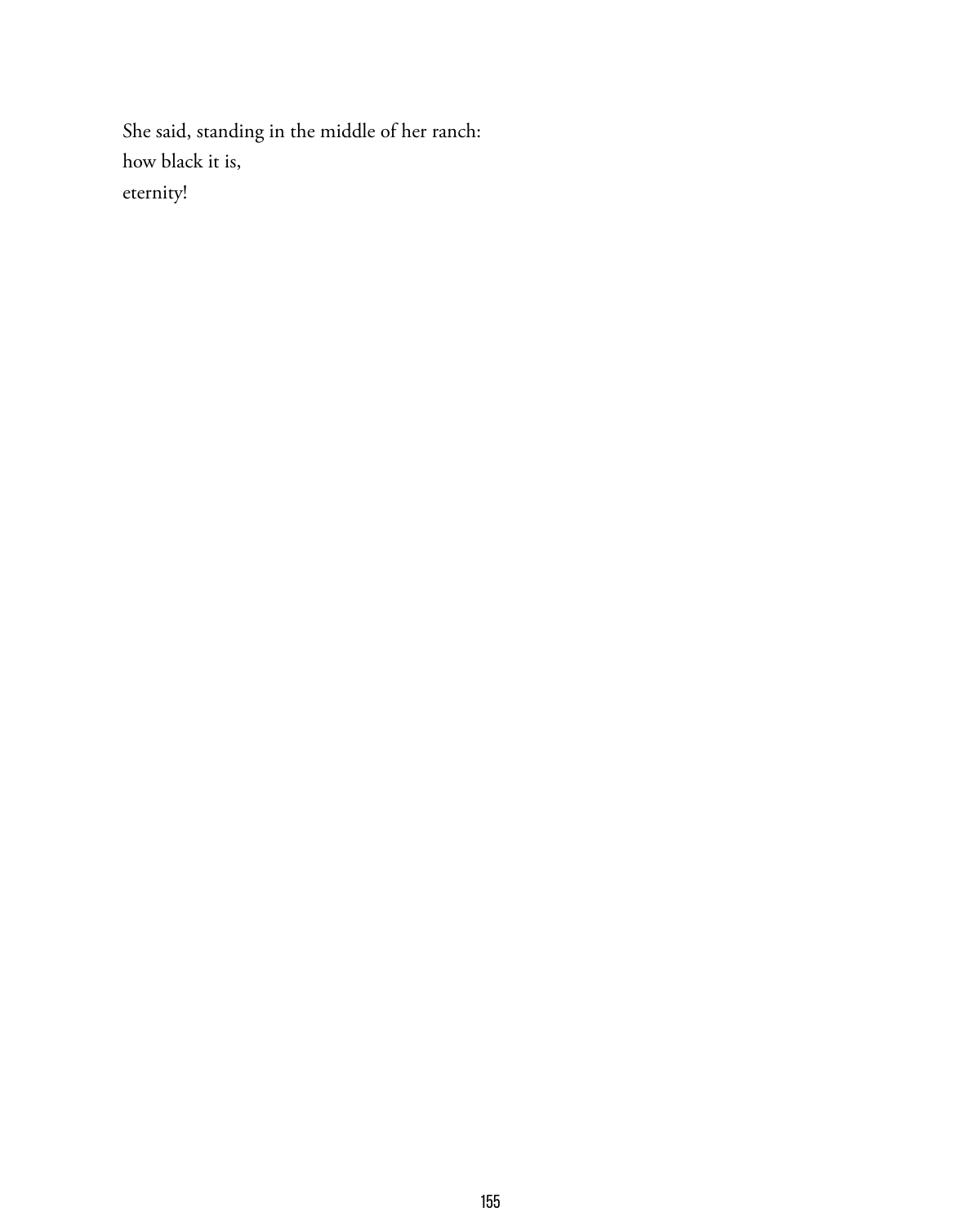on the other side of the street separated from the garden's splendor, Issa sits with a black coffee and speaking of the mother whose brain starts to invent aberration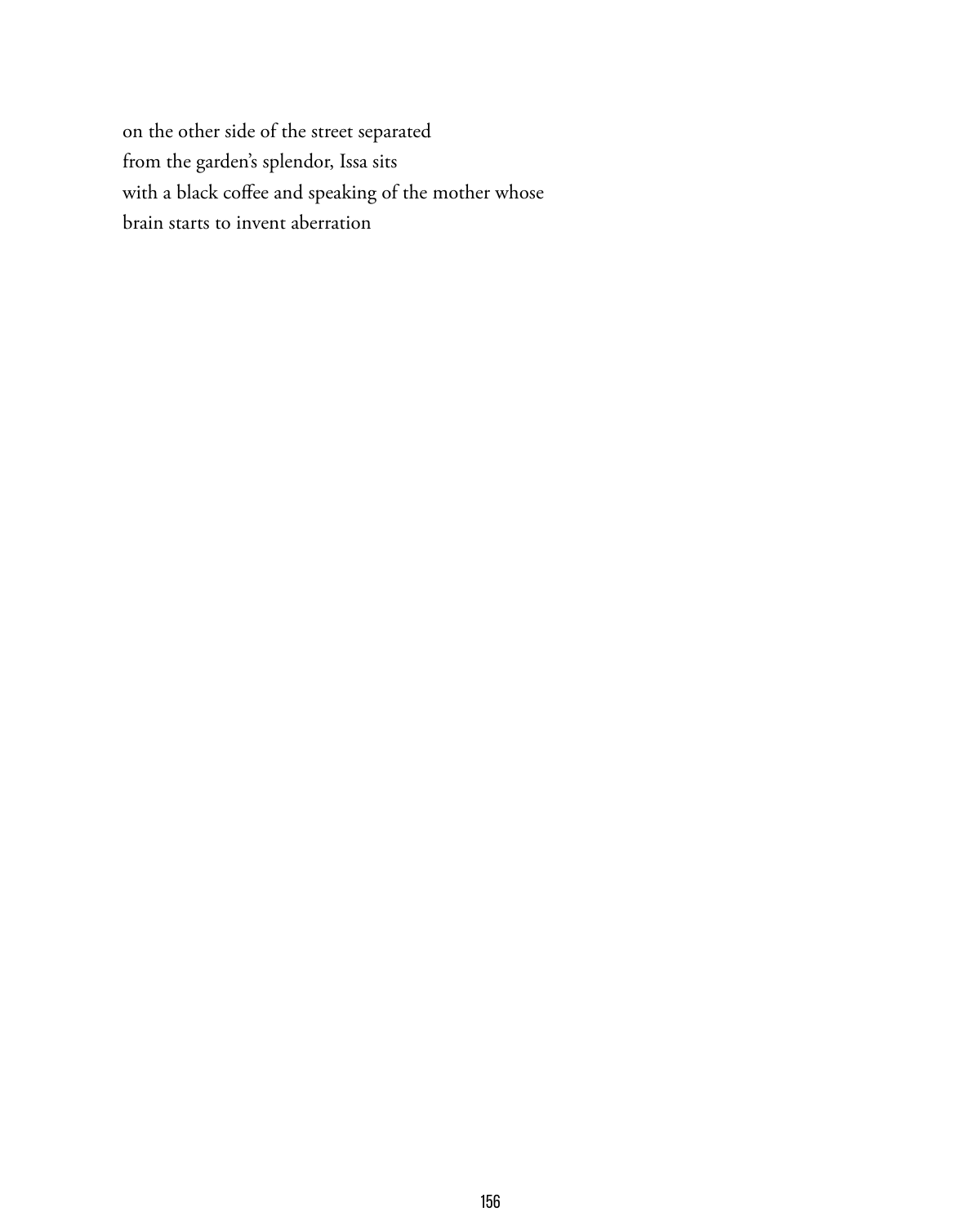me I am sent back to the swamps in my hesitation's obscurity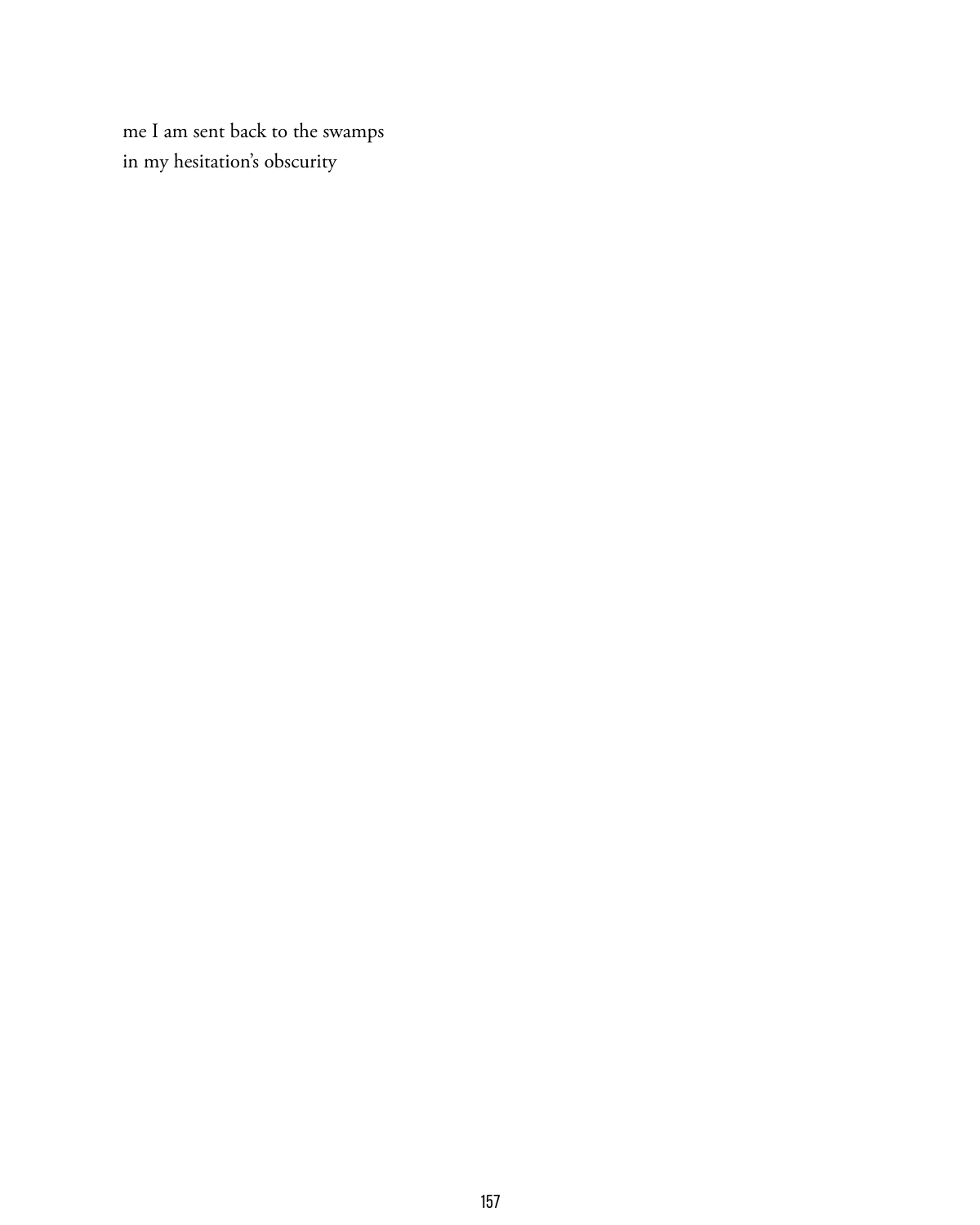the curtain falls on a mass grave. the Babylonian gods no longer birth just cadavers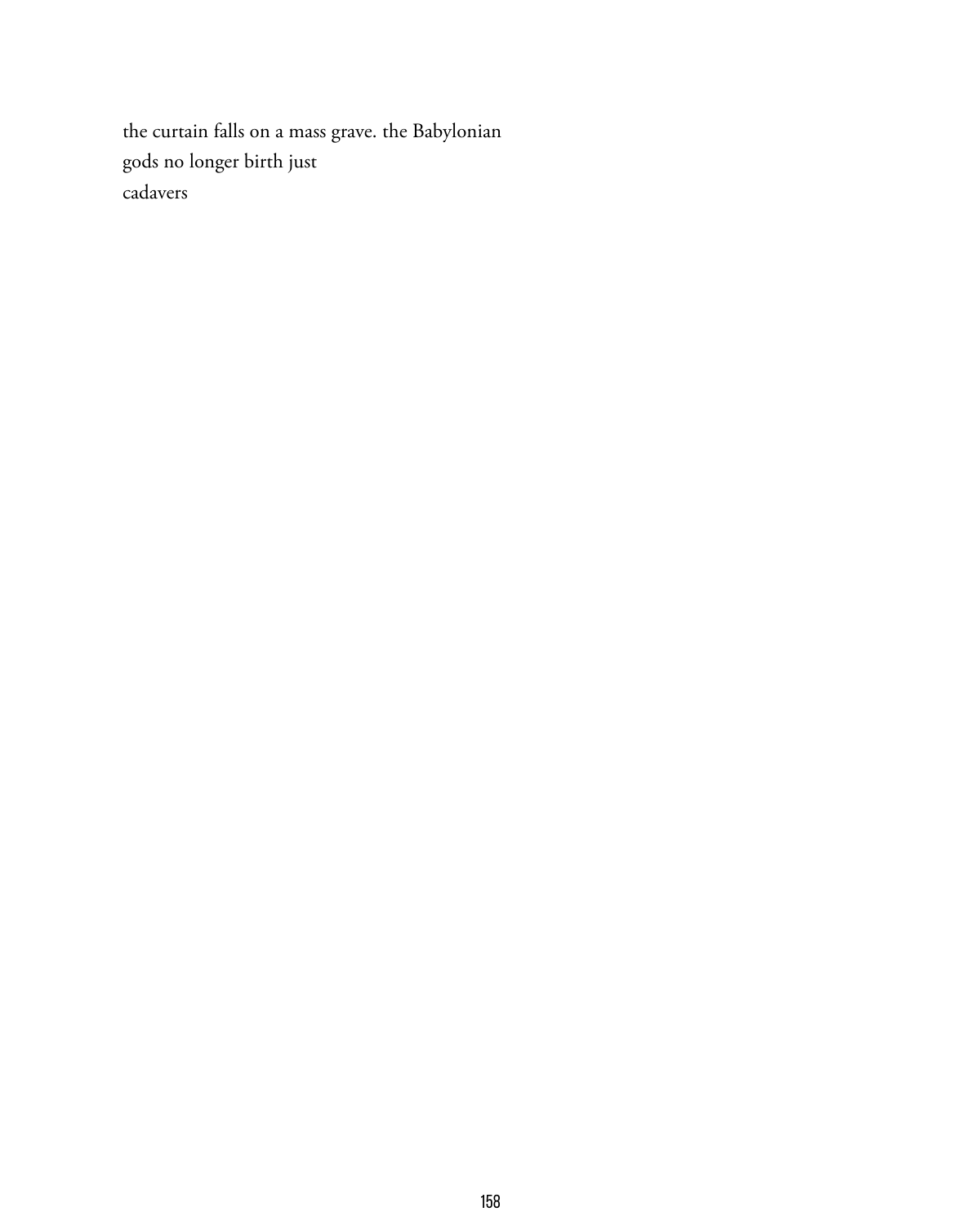philosophy is a not-knowing: thought gives pleasure through measuring its borders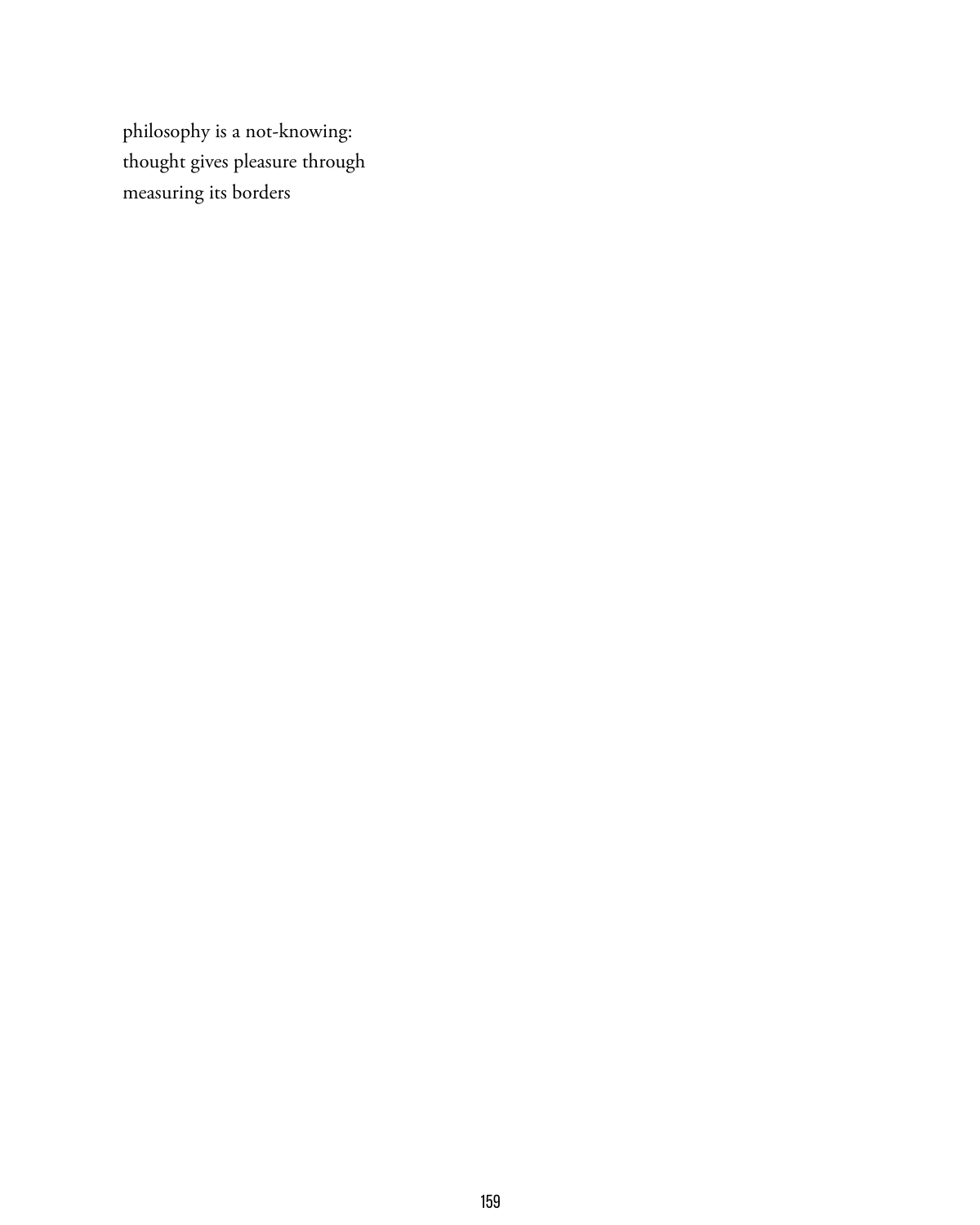the body is a sacred place because it bursts with life and lasts briefly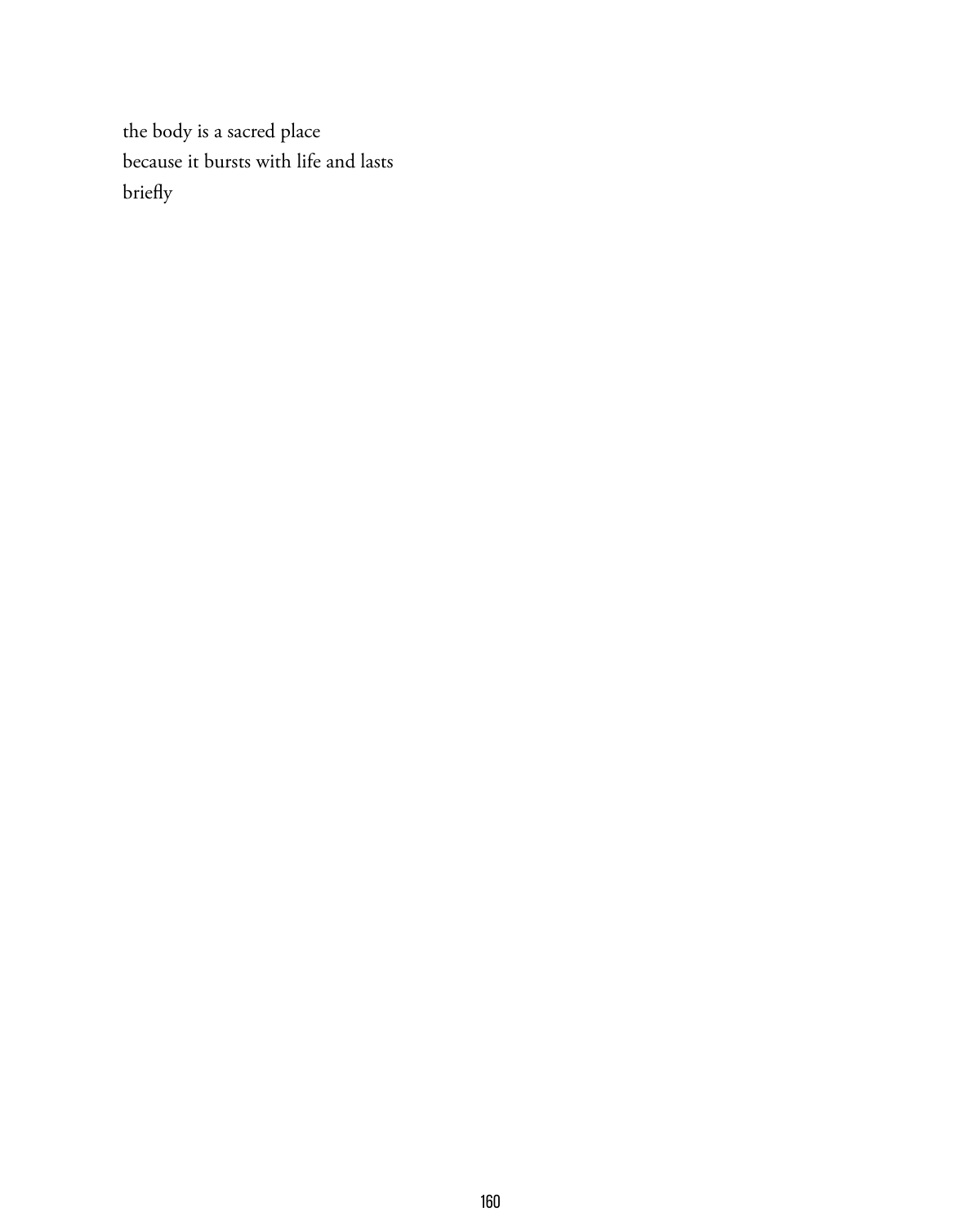time recalls to me cemetaries in which the mountains are swallowed up, enveloped in their mist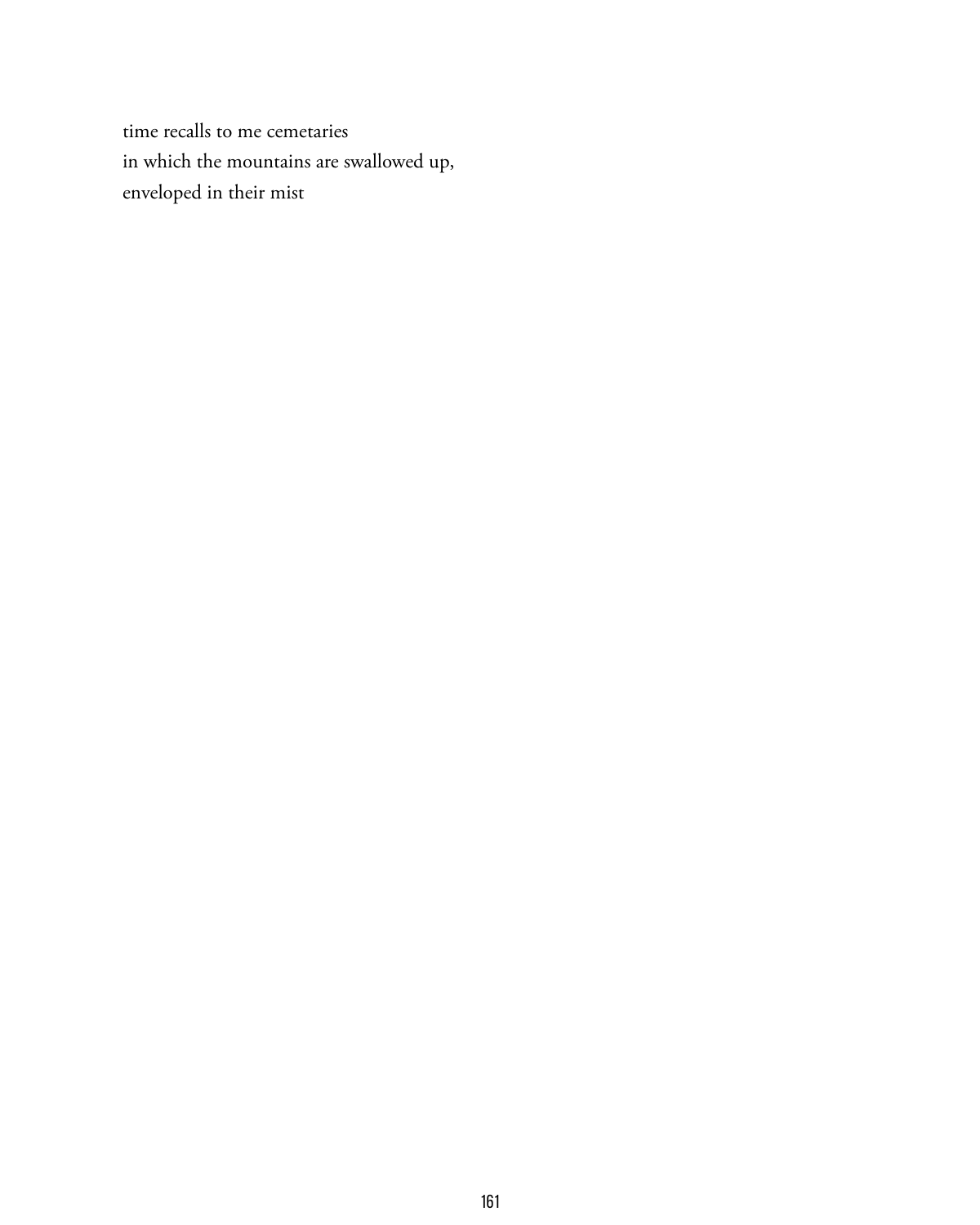the cock sings the dog barks the cat climbs a tree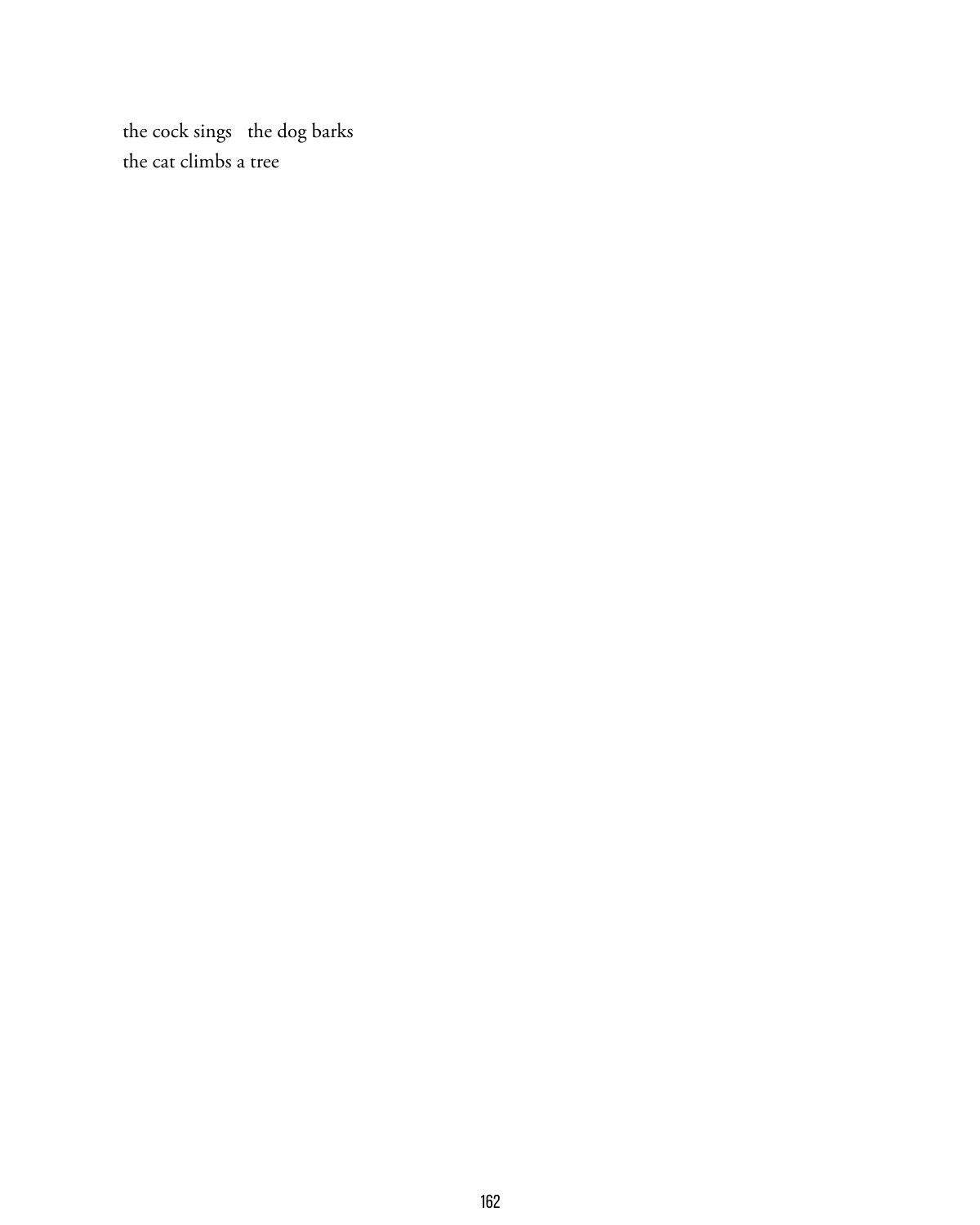in between clouds and the moon ideas drift . . .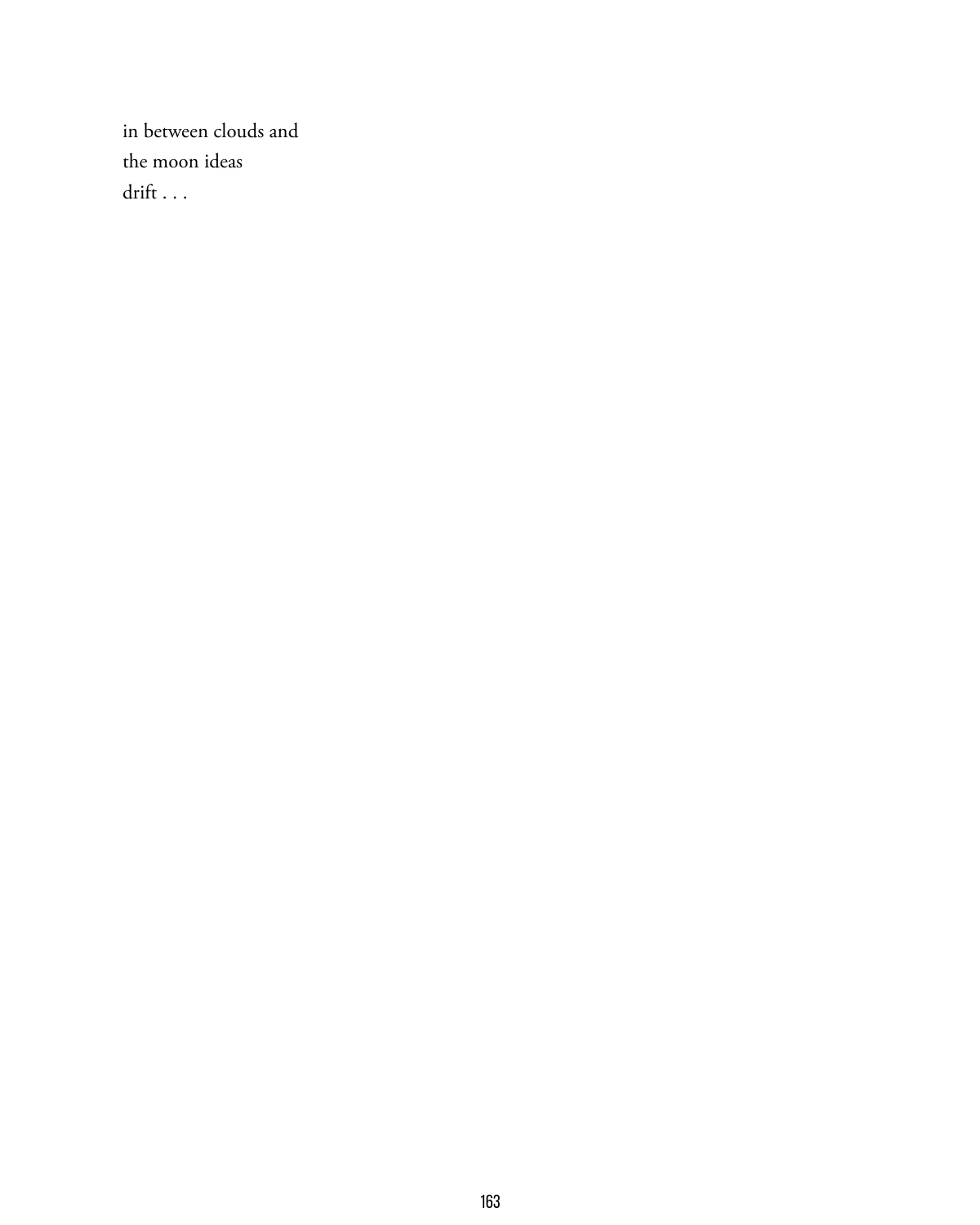and then the boats keep returning to port, corn goddesses protecting them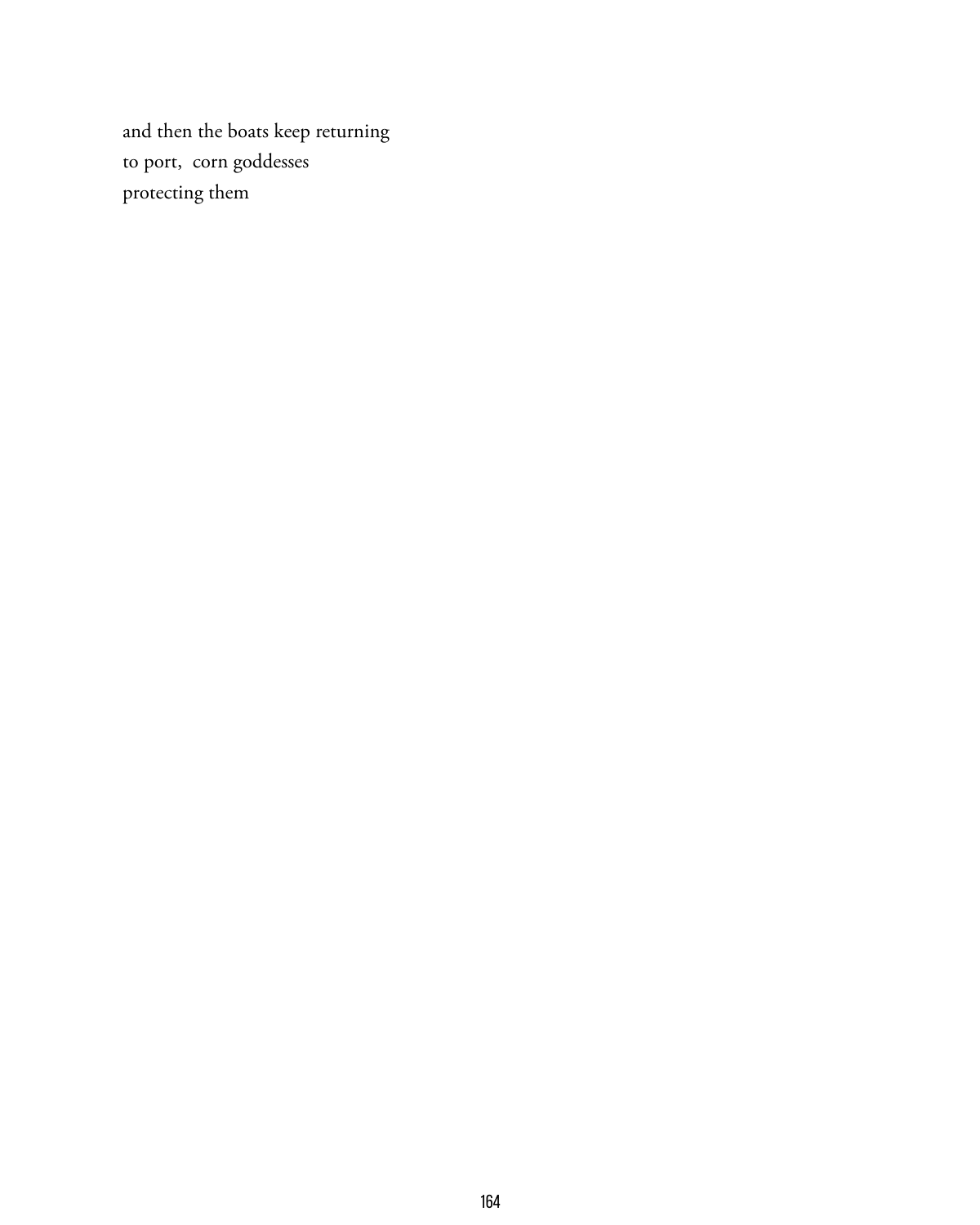Shakespeare's testament was placed in my hand on a bit of yellow paper, a night in London, when I was stricken with hunger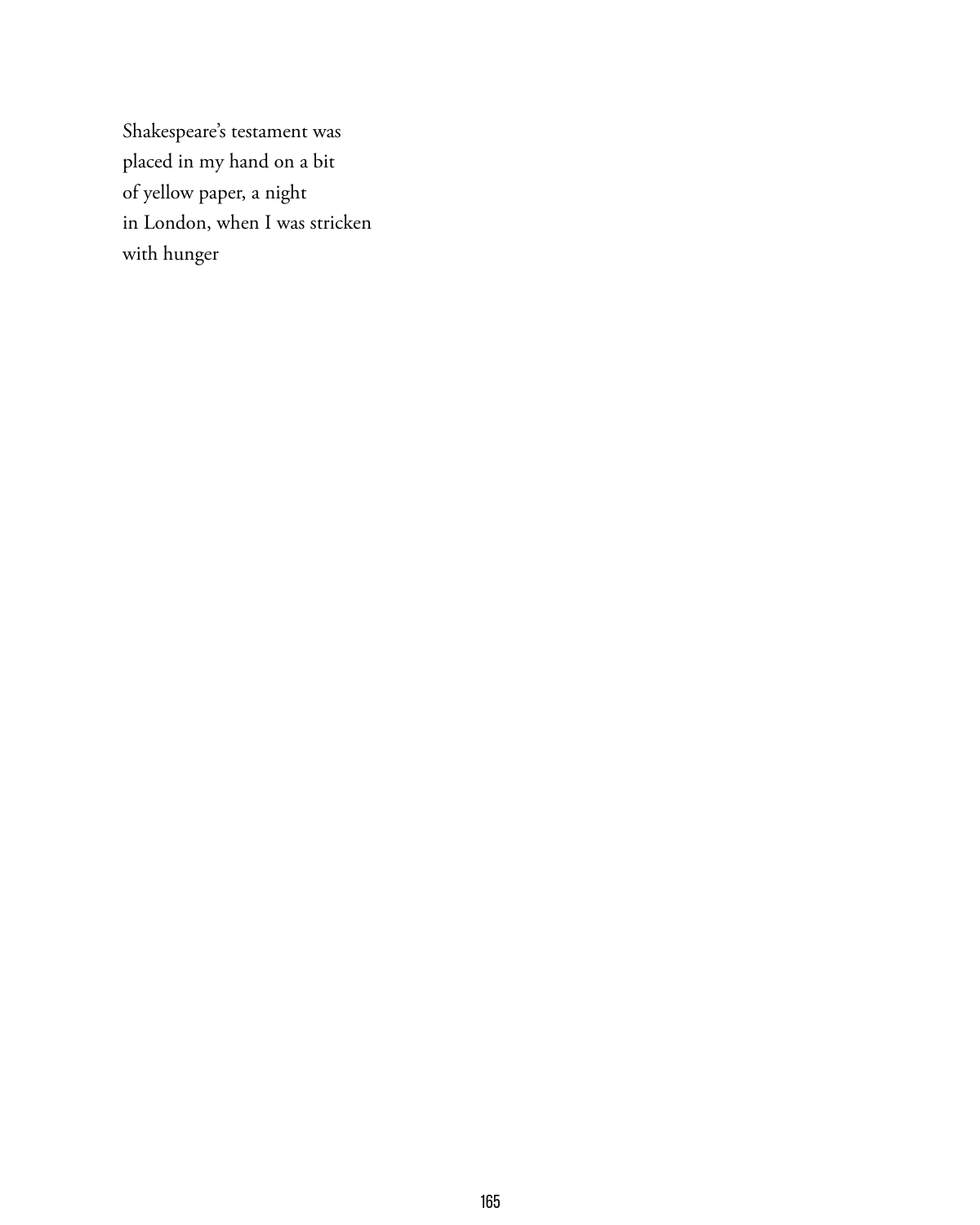over there there's nothing besides the rising paths, a naked horse, clumps of grass, wind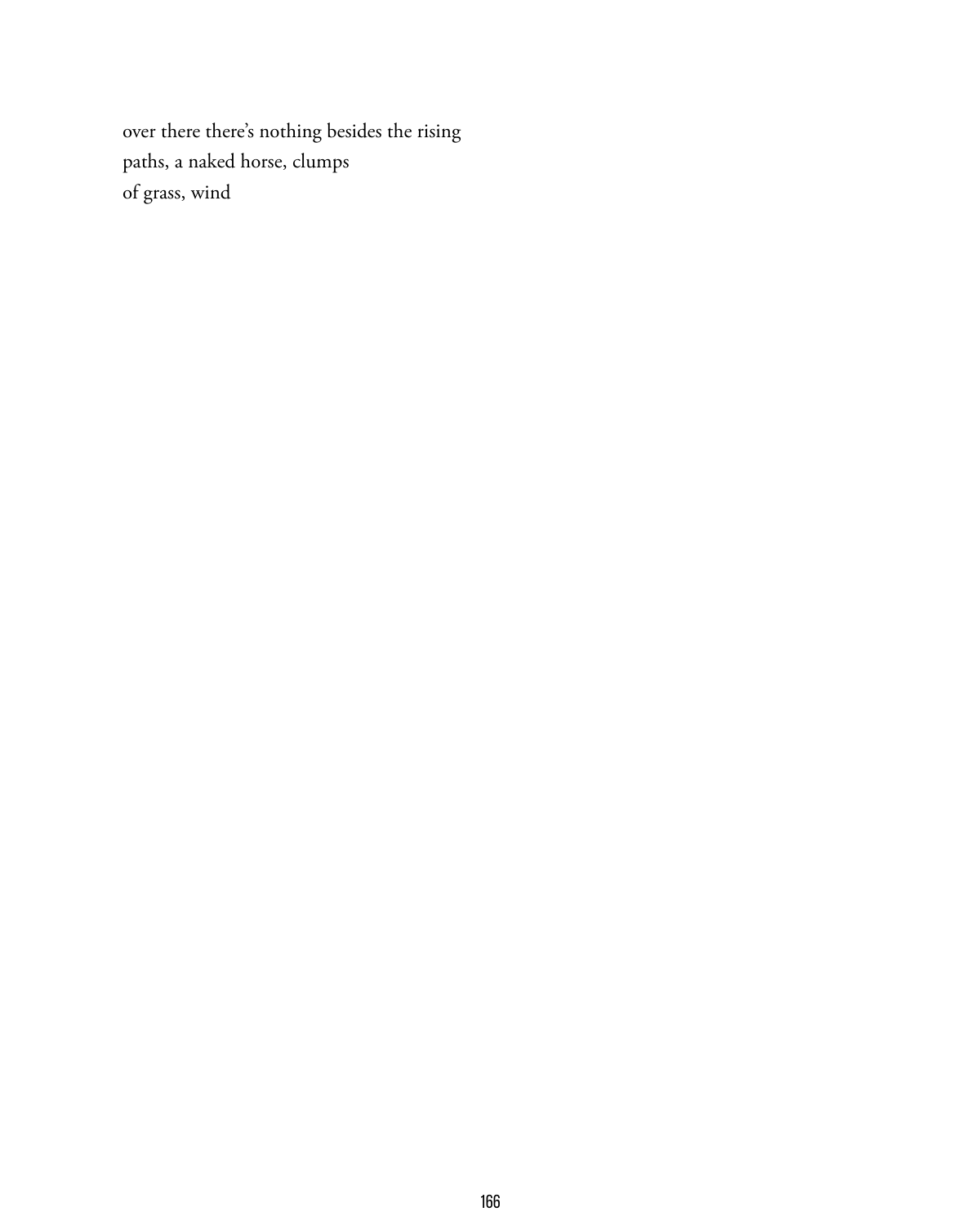a permanent eclipse is predicted. it seems far in the past, but close in thought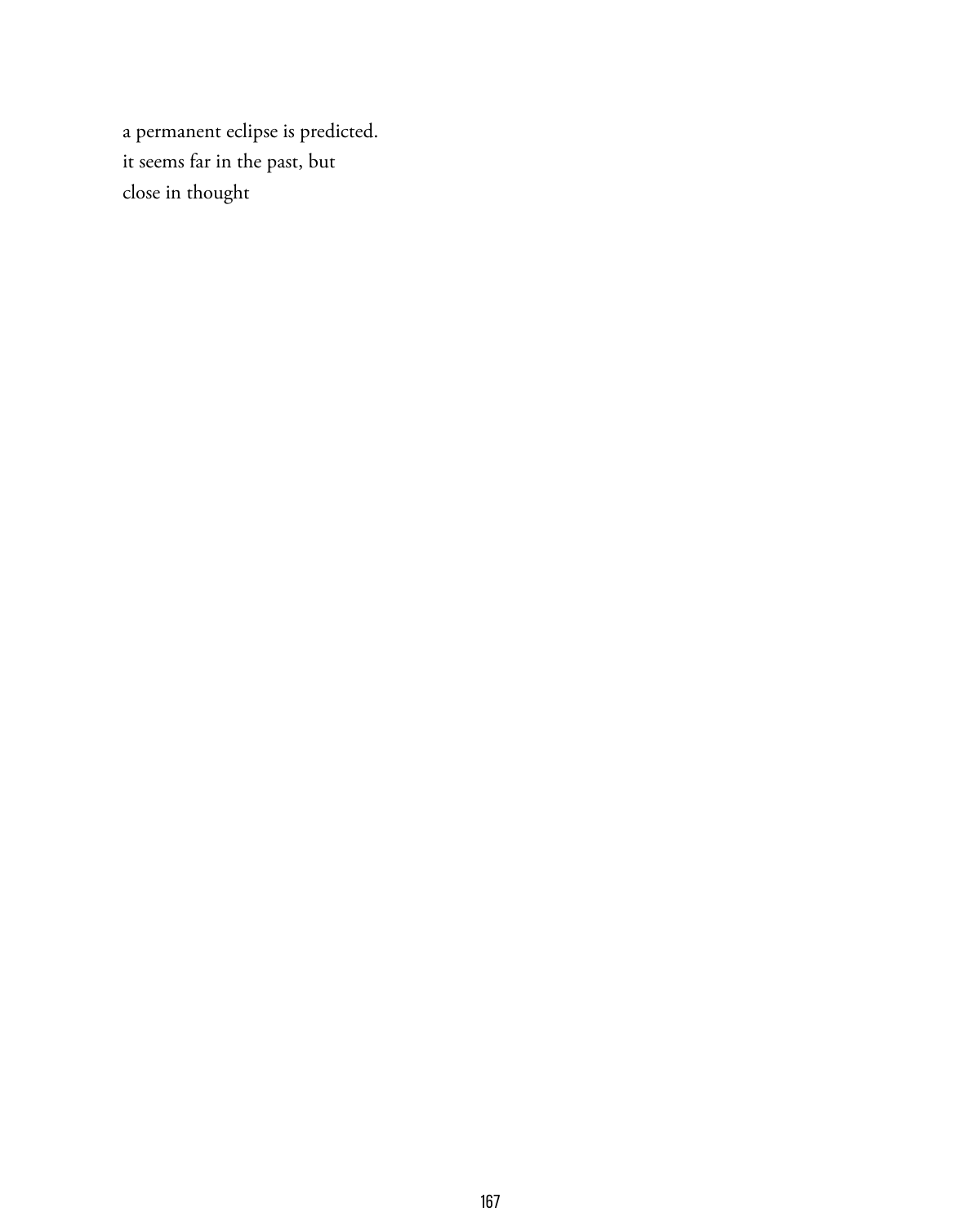the spider waited a long time though the fly eventually came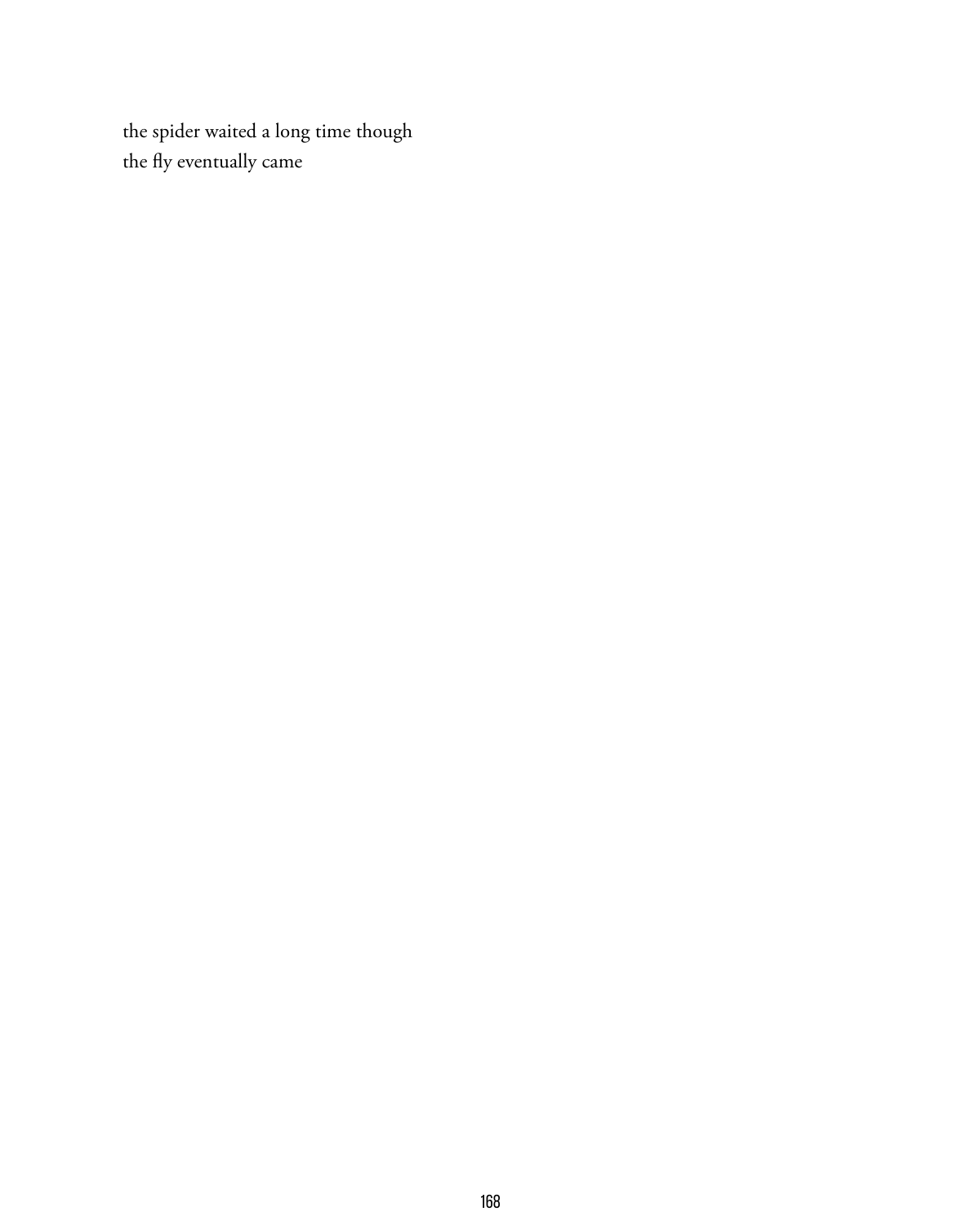and heat, what can we say of it? talk to him about cold, too late! about the river? this one is dry. love? it has the most obvious shape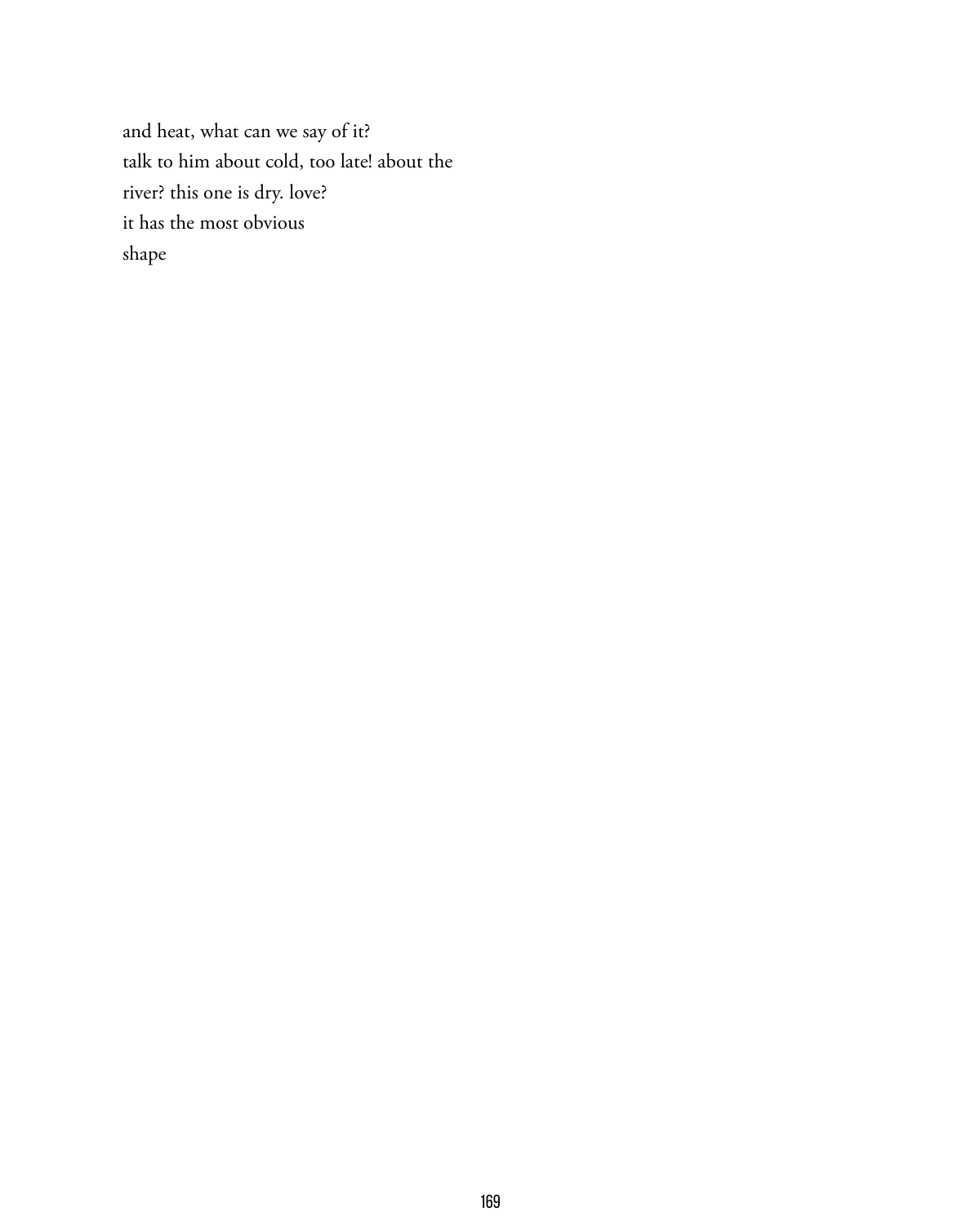the season passes a rapid hand through the trees; don't believe the wind is absent-minded, that sleep is guaranteed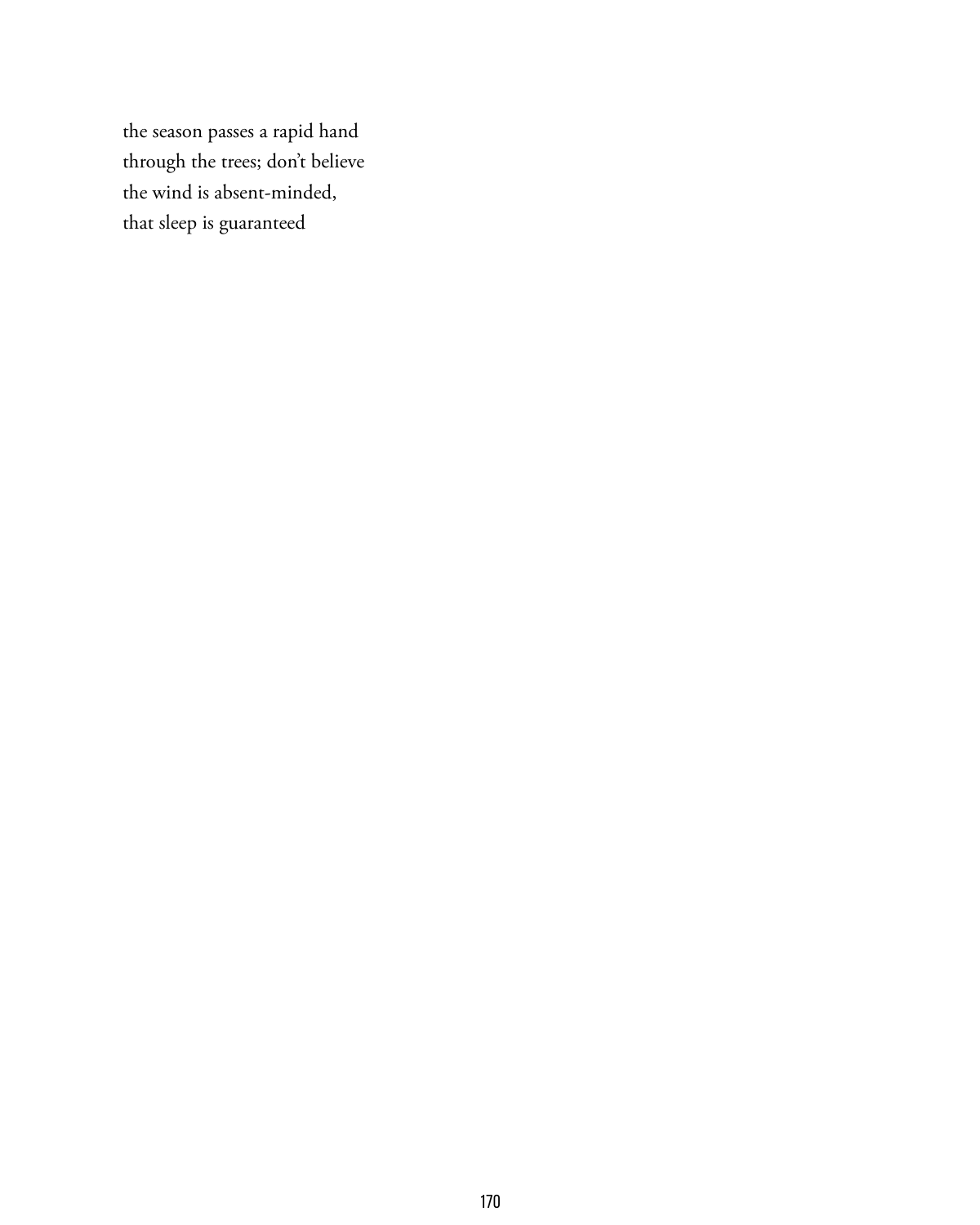you say that the trains rolled too fast but your madness unleashed over my body. was it nothing?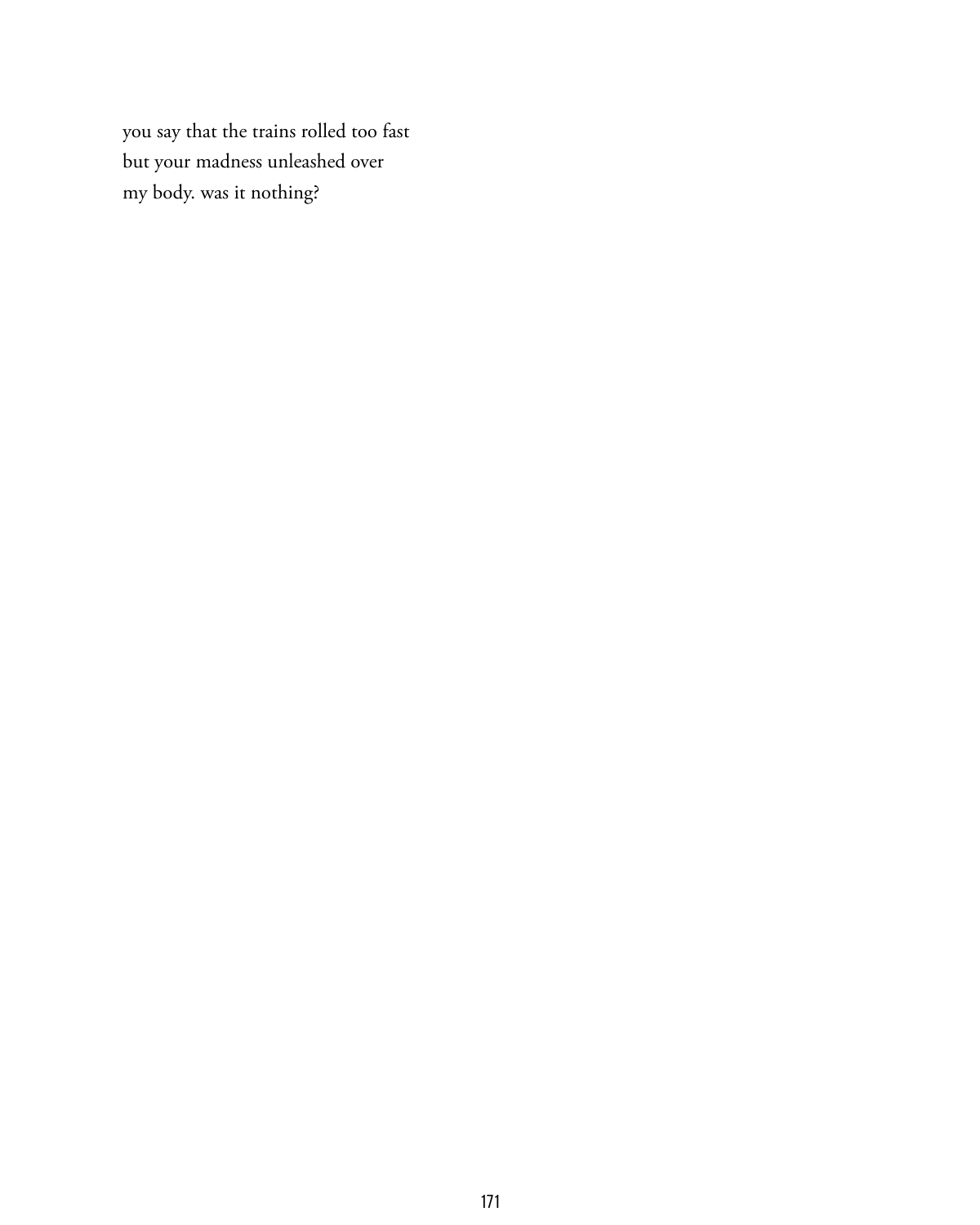time is untranslatable your voice in my veins poisonous plants growing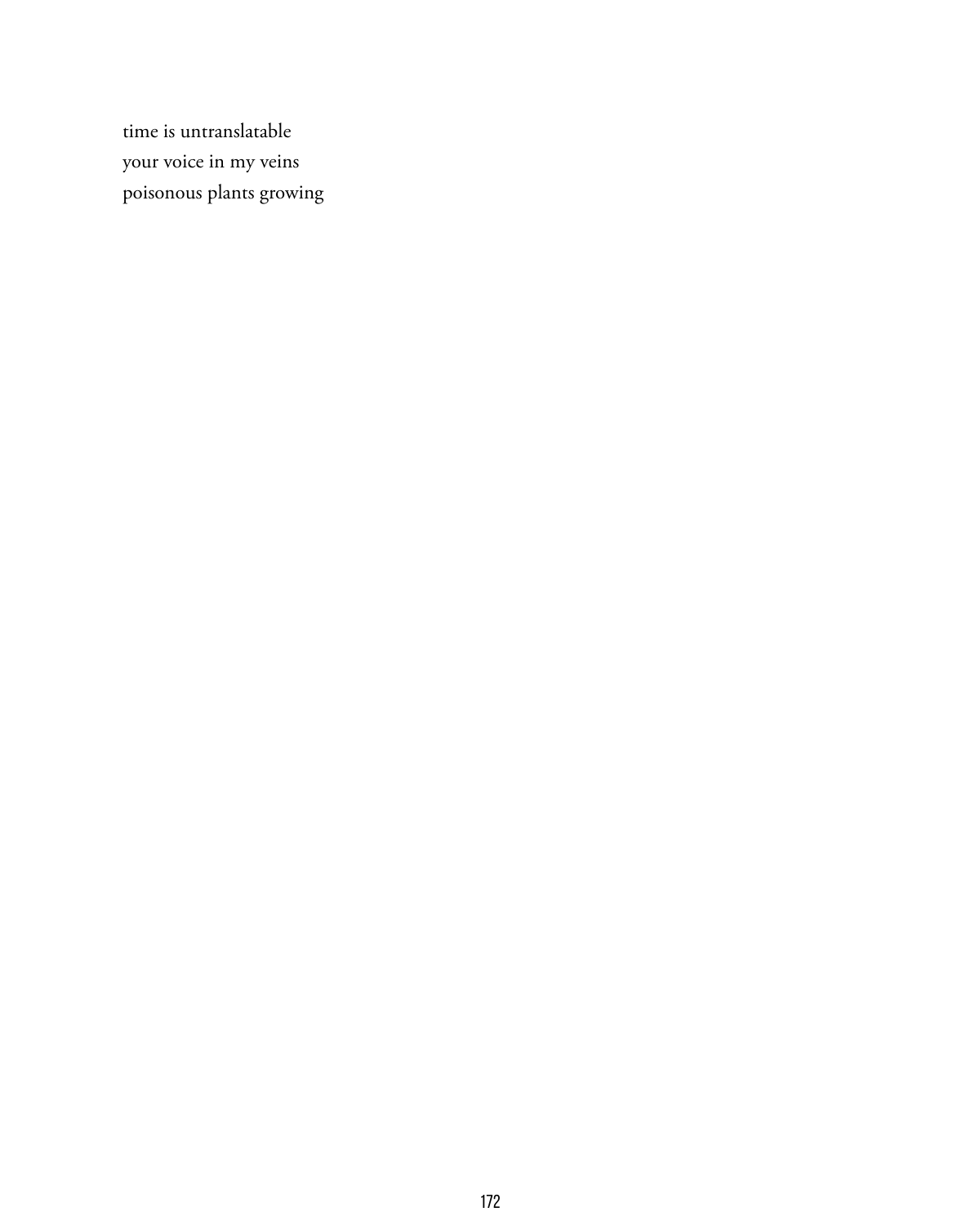the roses were watered by our desires' black storms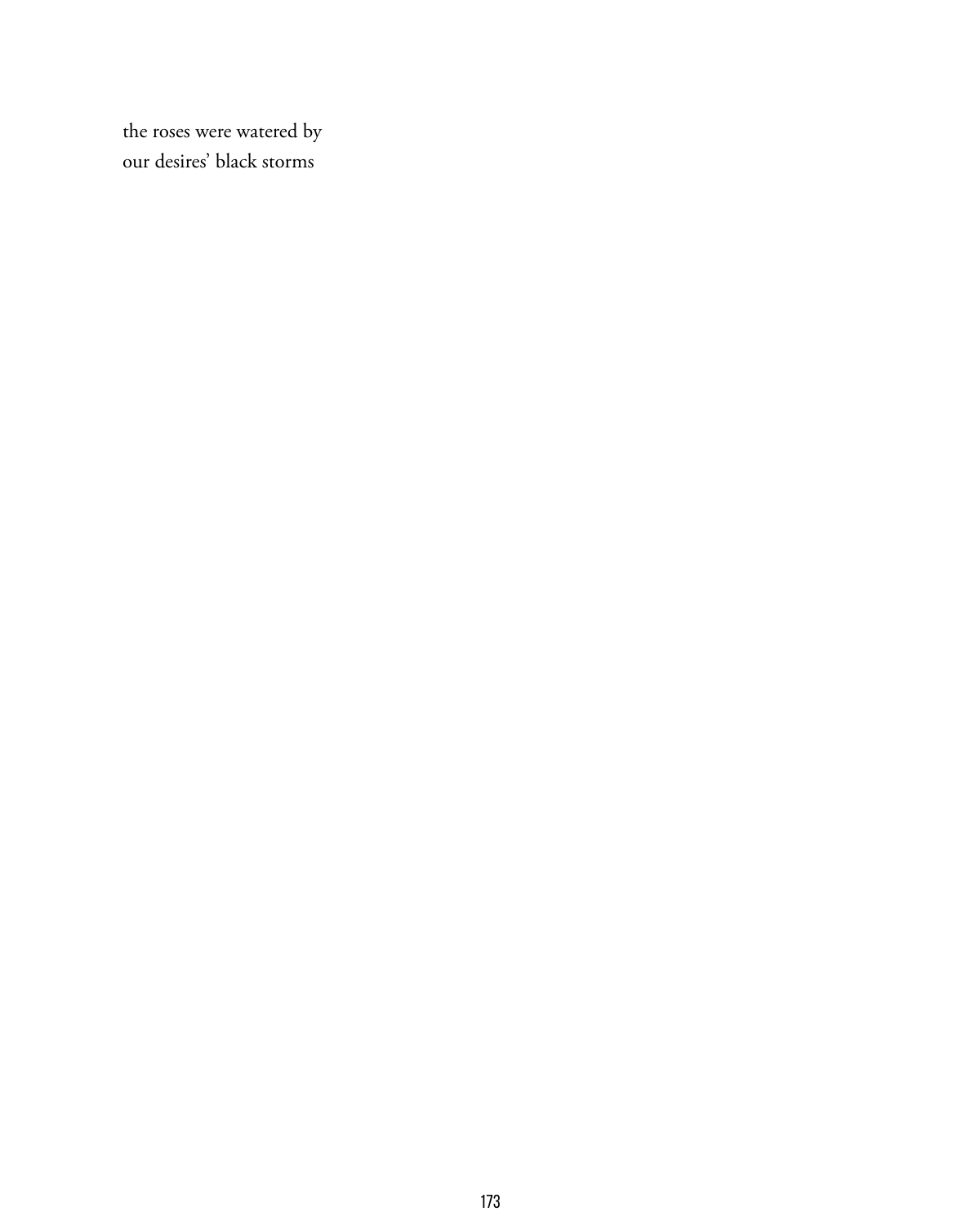the loved one won't go to the Night Palace where women and wine are waiting